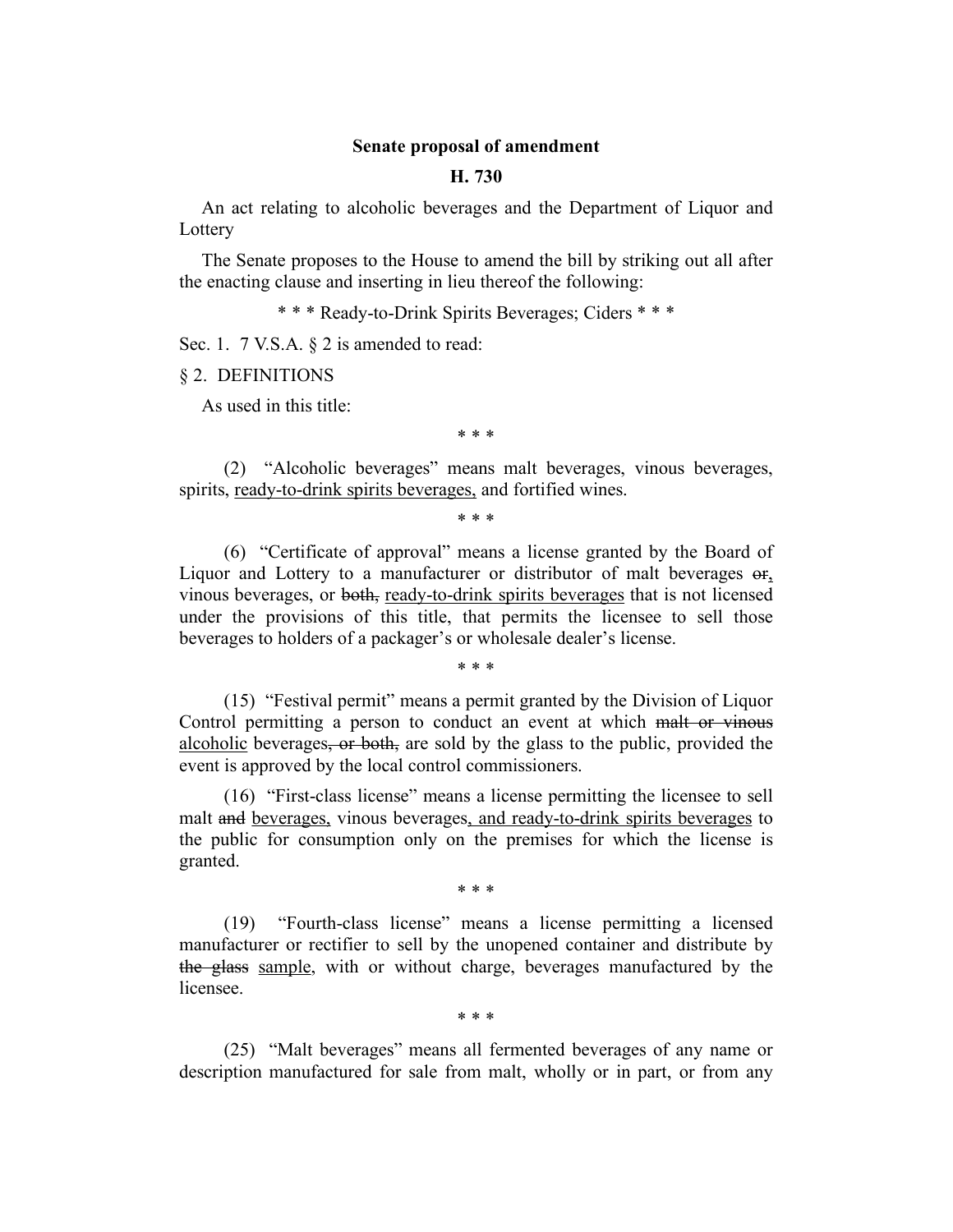substitute therefor, known as, among other things, beer, ale, or lager, containing not less than one percent nor more than 16 percent alcohol by volume at 60 degrees Fahrenheit.

(26) "Manufacturer's or rectifier's license" means a license granted by the Board of Liquor and Lottery that permits the holder to manufacture or rectify malt beverages, vinous beverages, and fortified wines, or spirits and, fortified wines, and ready-to-drink spirits beverages.

\* \* \*

(31) "Ready-to-drink spirits beverage" means an alcoholic beverage containing more than one percent alcohol by volume and not more than 12 percent alcohol by volume at 60 degrees Fahrenheit obtained by distillation, by chemical synthesis, or through concentration by freezing and mixed with nonalcoholic beverages, flavoring, or coloring materials. Ready-to-drink spirits beverages may also contain water, fruit juices, fruit adjuncts, sugar, carbon dioxide, preservatives, and other ingredients. "Ready-to-drink spirits beverage" shall not include a beverage that is packaged in containers greater than 24 fluid ounces in volume.

(32) "Request-to-cater permit" means a permit granted by the Division of Liquor Control authorizing a licensed caterer or commercial caterer to cater individual events.

(32)(33) "Retail dealer" means any person who sells or furnishes malt or beverages, vinous beverages, or ready-to-drink spirits beverages to the public.

(33)(34) "Retail delivery permit" means a permit granted by the Division of Liquor Control that permits a second-class licensee to deliver malt beverages and vinous beverages sold from the licensed premises for consumption off the premises to an individual who is 21 years of age or older at a physical address in Vermont.

(34)(35) "Sampler flight" means a flight, ski, paddle, or any similar device by design or name intended to hold alcoholic beverage samples for the purpose of comparison.

(35)(36) "Second-class license" means a license permitting the licensee to export and to sell malt beverages and, vinous beverages, or ready-to-drink spirits beverages to the public for consumption off the premises for which the license is granted.

(36)(37) "Special event permit" means a permit granted by the Division of Liquor Control permitting a licensed manufacturer or rectifier to sell, by the glass or by the unopened bottle, alcoholic beverages manufactured or rectified by the license holder at an event open to the public that has been approved by the local control commissioners.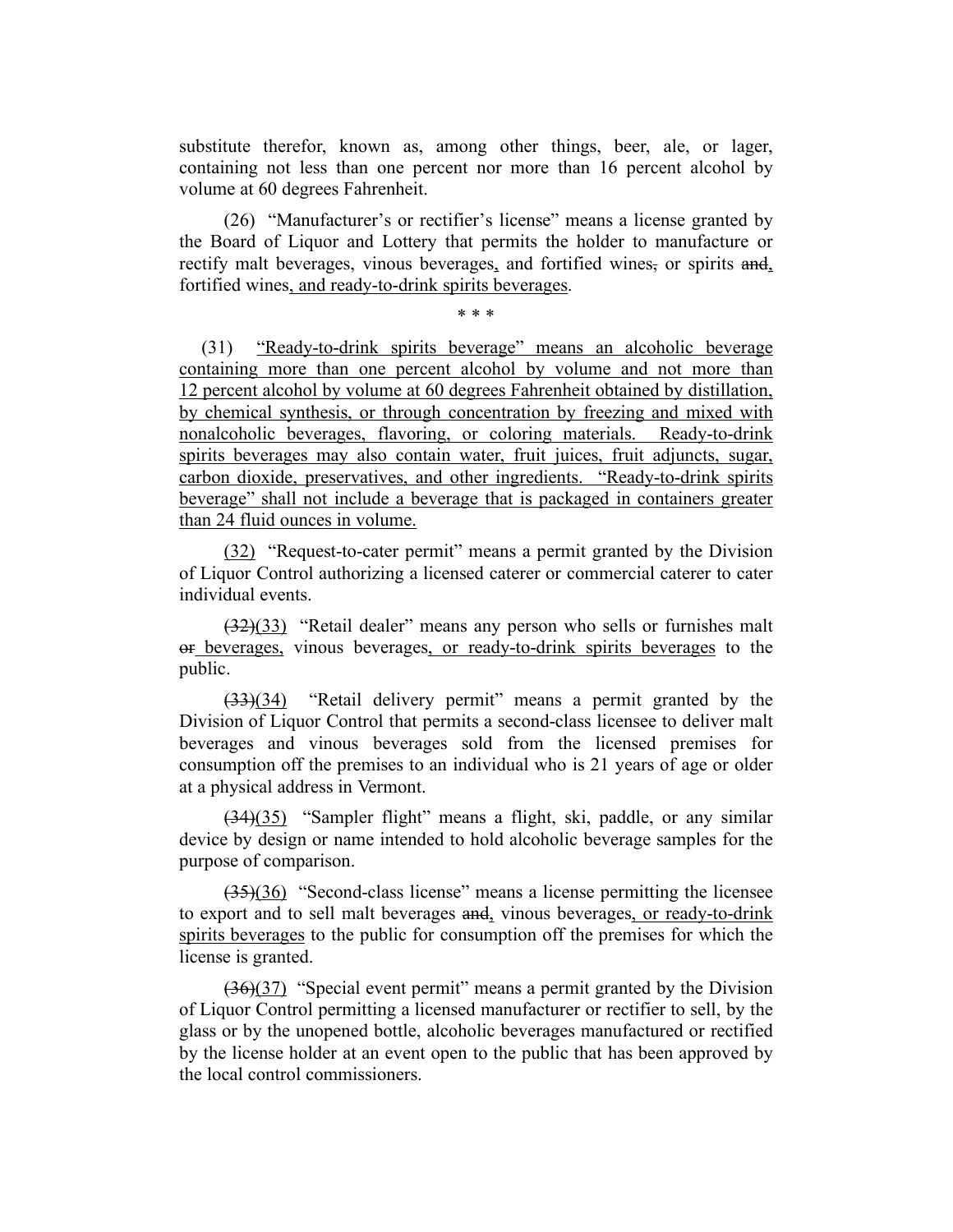(37)(38) "Special venue serving permit" means a permit granted by the Division of Liquor Control permitting an art gallery, bookstore, public library, or museum to conduct an event at which malt or vinous beverages, or both, are served by the glass to the public. As used in this section, "art gallery" means a fixed establishment whose primary purpose is to exhibit or offer for sale works of art; "bookstore" means a fixed establishment whose primary purpose is to offer books for sale; "public library" has the same meaning as in 22 V.S.A. § 101; and "museum" has the same meaning as in 27 V.S.A. § 1151.

(38)(39) "Specialty beer" means a malt beverage that contains more than eight percent alcohol and not more than 16 percent alcohol by volume at 60 degrees Fahrenheit.

(39)(40) "Spirits" means beverages that contain more than one percent alcohol obtained by distillation, by chemical synthesis, or through concentration by freezing; vinous beverages containing more than 23 percent alcohol; and malt beverages containing more than 16 percent alcohol by volume at 60 degrees Fahrenheit. "Spirits" also means a ready-to-drink spirits beverage that contains more than 12 percent alcohol by volume at 60 degrees Fahrenheit or is packaged in containers greater than 24 fluid ounces in volume.

 $(40)(41)$  "Third-class license" means a license granted by the Board of Liquor and Lottery permitting the licensee to sell spirits and fortified wines for consumption only on the premises for which the license is granted.

 $(41)(42)$  "Vinous beverages" means all fermented beverages of any name or description manufactured or obtained for sale from the natural sugar content of fruits or other agricultural product, containing sugar, the total alcoholic content of which is not less than one percent nor more than 16 percent by volume at 60 degrees Fahrenheit.

 $(42)(43)$  "Wholesale dealer's license" means a license granted by the Board of Liquor and Lottery permitting the holder to sell or distribute malt and beverages, vinous beverages, and ready-to-drink spirits beverages to first- and second-class licensees, to educational sampling event permit holders, and to agencies of the United States.

(44) "Cider" means a vinous beverage, made a majority from the fermented natural sugar content of apples or pears, that contains an alcoholic content of not less than one percent or more than 16 percent by volume at 60 degrees Fahrenheit. "Cider" includes sweetened, flavored, and carbonated cider.

Sec. 2. 7 V.S.A. § 62 is amended to read:

## § 62. HOURS OF SALE

(a) First- or first- and third-class licensees, or festival, special event, or educational sampling event permit holders may sell alcoholic beverages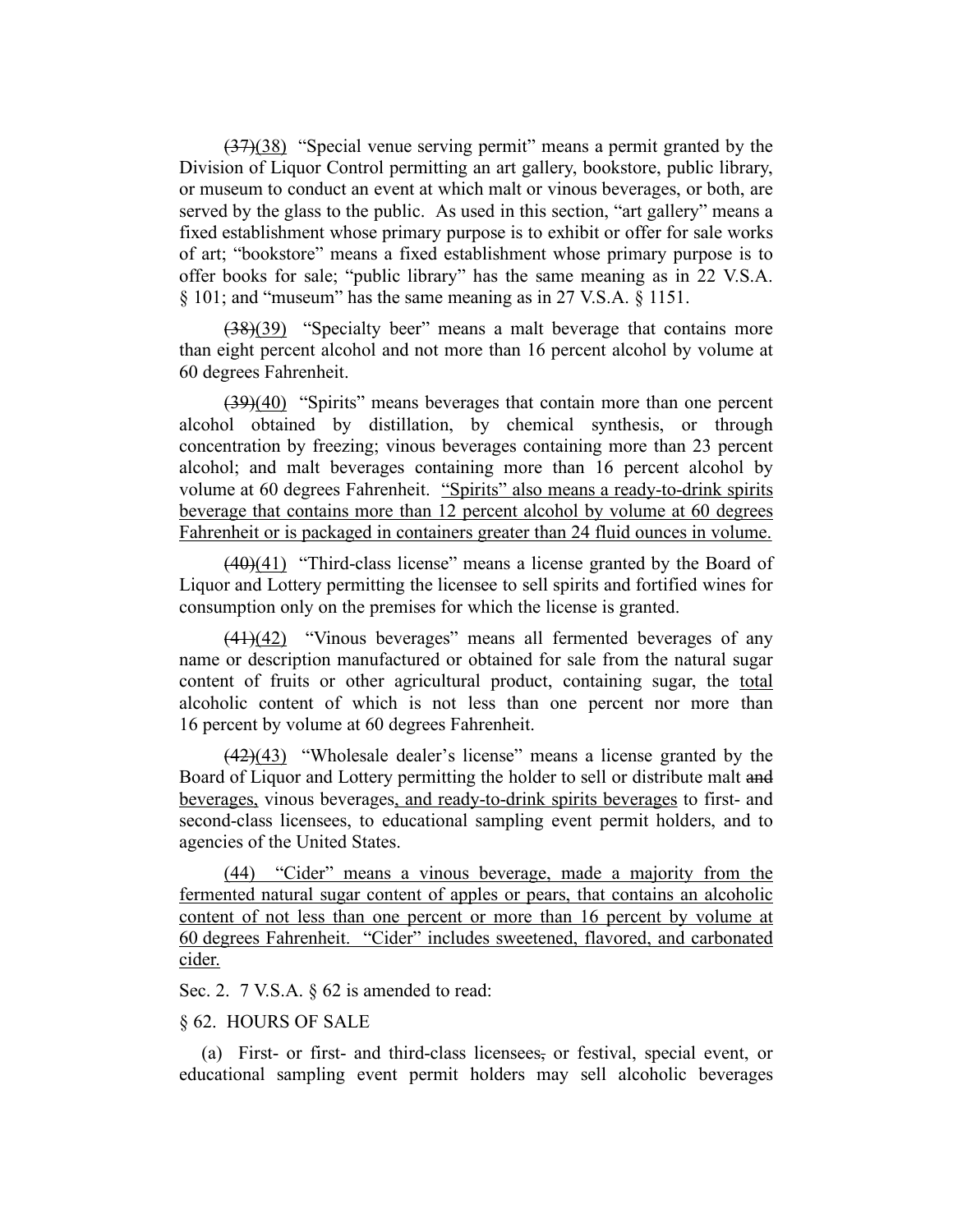between the hours of 8:00 a.m. and 2:00 a.m. the next morning.

(b)(1) Second-class licensees may sell malt and beverages, vinous beverages and ready-to-drink spirits beverages between the hours of 6:00 a.m. and 12:00 midnight.

\* \* \*

Sec. 3. 7 V.S.A. § 63 is amended to read:

# § 63. IMPORTATION OR TRANSPORTATION OF ALCOHOL; PROHIBITIONS; PERSONAL IMPORT LIMIT; PENALTY

(a)(1) All spirits and fortified wines imported or transported into this State shall be imported or transported by and through the Board of Liquor and Lottery. A person importing or transporting or causing to be imported or transported into this State any spirits or fortified wines, or both, in violation of this section shall be imprisoned not more than one year or fined not more than \$5,000.00, or both.

(2) Notwithstanding subdivision (1) of this subsection, a person may import or transport not more than eight quarts of spirits or fortified wines, or both, into this State in his or her the person's own private vehicle or in his or her actual possession at the time of importation without a license or permit, provided the beverages are not for resale.

(b)(1) Except as provided in sections 277, 278, and 283 of this title, all malt or beverages, vinous beverages, or ready-to-drink spirits beverages, or both a combination of malt beverages, vinous beverages, and ready-to-drink spirits beverages, imported or transported into this State shall be imported or transported by and through the holder of a wholesale dealer's license issued by the Board of Liquor and Lottery. A person importing or transporting or causing to be imported or transported into this State any malt or beverages, vinous beverages, or both or ready-to-drink spirits beverages, in violation of this section shall be imprisoned not more than one year or fined not more than \$1,000.00, or both.

(2) Notwithstanding subdivision (1) of this subsection, a person may import or transport not more than six gallons of malt or beverages, vinous beverages, or ready-to-drink spirits beverages, or both a combination of malt beverages, vinous beverages, and ready-to-drink spirits beverages, into this State in his or her the person's own private vehicle or in his or her the person's actual possession at the time of importation without a license or permit, provided the beverages are not for resale.

Sec. 4. 7 V.S.A. § 104 is amended to read:

## § 104. DUTIES; AUTHORITY TO RESOLVE ALLEGED VIOLATIONS

The Board shall supervise and manage the sale of spirits and fortified wines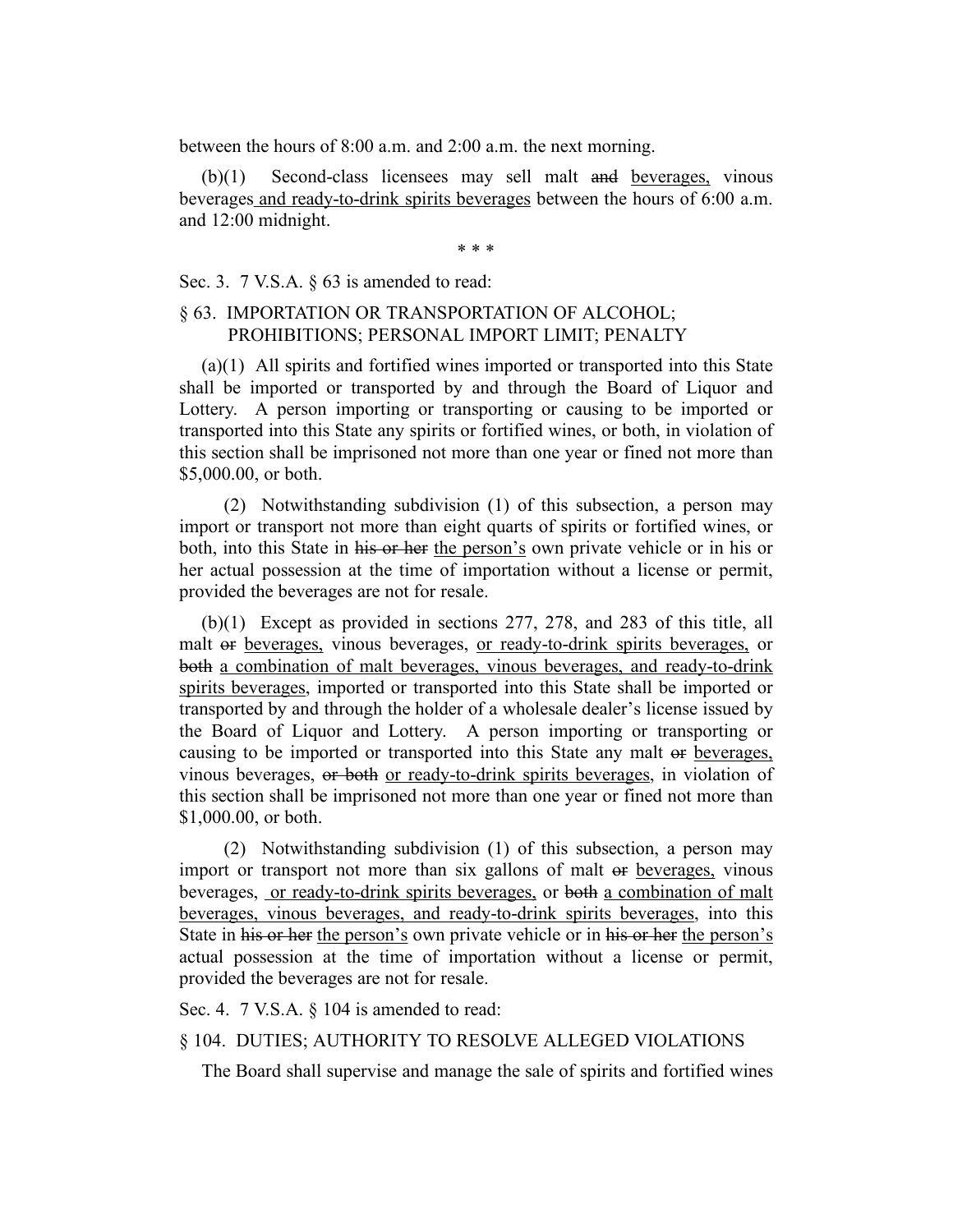within the State in accordance with the provisions of this title, and through the Commissioner of Liquor and Lottery shall:

\* \* \*

(11) Adopt rules regarding intrastate transportation of malt and beverages, vinous beverages, and ready-to-drink spirits beverages.

\* \* \*

Sec. 5. 7 V.S.A. § 161 is amended to read:

§ 161. LICENSES VOTED BY TOWN; TOWN MEETINGS; WARNING

(a) Upon petition of not less than five percent of the legal voters of any town, filed with the town clerk in conformance with 17 V.S.A. § 2642, the warning of the annual or special meeting shall contain an article providing for a vote upon the following questions:

Shall licenses for the sale of malt and beverages, vinous beverages, and ready-to-drink spirits beverages be granted in this town?

Shall spirits and fortified wines be sold in this town?

The vote under the article shall be by ballot in the following form:

Shall licenses for the sale of malt and beverages, vinous beverages, and ready-to-drink spirits beverages be granted in this town?

Yes No

Shall spirits and fortified wines be sold in this town?

Yes No

(b) Licenses and permits for the sale of malt and beverages, vinous beverages, ready-to-drink spirits beverages, and spirits and fortified wines shall be issued according to the vote at the annual town meeting held in March 1969 until a town votes otherwise.

Sec. 6. 7 V.S.A. § 201 is amended to read:

§ 201. LICENSES CONTINGENT ON TOWN VOTE

Licenses of the first or second class shall not be granted by the control commissioners or the Board of Liquor and Lottery to be exercised in any city or town, the voters of which vote "No" on the question of whether to permit the sale of malt beverages and, vinous beverages, and ready-to-drink spirits beverages pursuant to section 161 of this title. Licenses of the third class shall not be granted by the Board of Liquor and Lottery to be exercised in any city or town, the voters of which vote "No" on the question of whether to sell fortified wines and spirits pursuant to section 161 of this title.

Sec. 7. 7 V.S.A. § 204 is amended to read: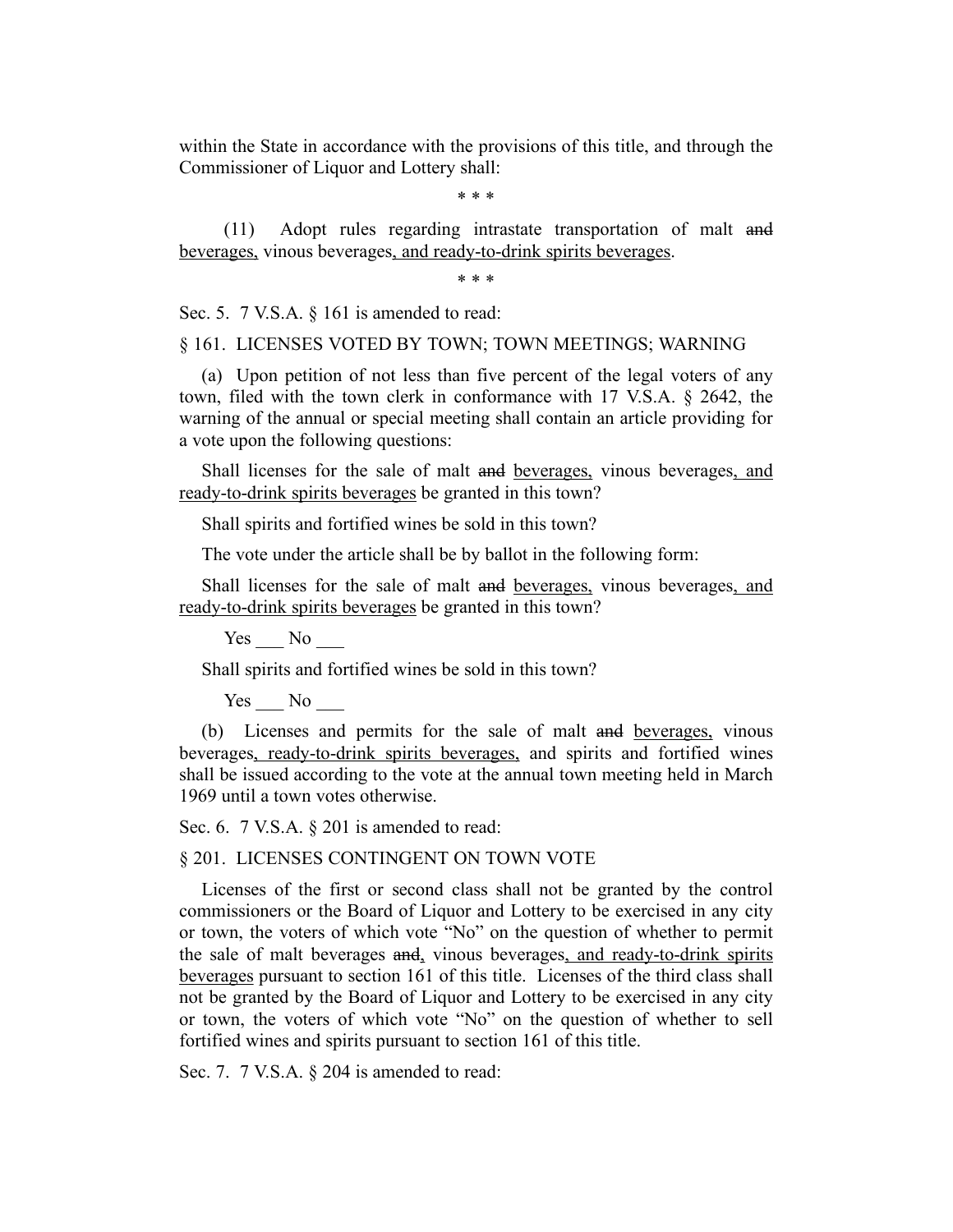# § 204. APPLICATION AND RENEWAL FEES FOR LICENSES AND PERMITS; DISPOSITION OF FEES

(a) The following fees shall be paid when applying for a new license or permit or to renew a license or permit:

(1) For a manufacturer's or rectifier's license to manufacture or rectify malt beverages, or vinous beverages and fortified wines, or spirits—and, fortified wines, and ready-to-drink spirits beverages, \$285.00 for each license.

\* \* \*

(7) For a shipping license for malt beverages  $\Theta$ <sub>r</sub> vinous beverages, or ready-to-drink spirits beverages:

(A) in-state consumer shipping license,  $$330.00\div$ 

(B) out-of-state consumer shipping license, \$330.00.;

(C) vinous beverages retail shipping license, \$250.00.

\* \* \*

- (16) For a certificate of approval:
	- (A) for malt beverages, \$2,485.00;
	- (B) for vinous beverages, \$985.00.;
	- (C) for ready-to-drink spirits beverages, \$985.00.

\* \* \*

Sec. 8. 7 V.S.A. § 221 is amended to read:

§ 221. FIRST-CLASS LICENSES

\* \* \*

(b)(1) A first-class license permits the holder to sell malt and beverages, vinous beverages, and ready-to-drink spirits beverages for consumption only on those premises.

(2) Except as otherwise provided pursuant to sections 271 and 278 of this title, a first-class license holder shall purchase all malt beverages and, vinous beverages, and ready-to-drink spirits beverages sold pursuant to the license from Vermont wholesale dealers or packagers.

(c) A retail dealer carrying on business in more than one place shall acquire a first-class license for each place where the retail dealer sells malt or beverages, vinous beverages, or ready-to-drink spirits beverages for consumption on the premises.

\* \* \*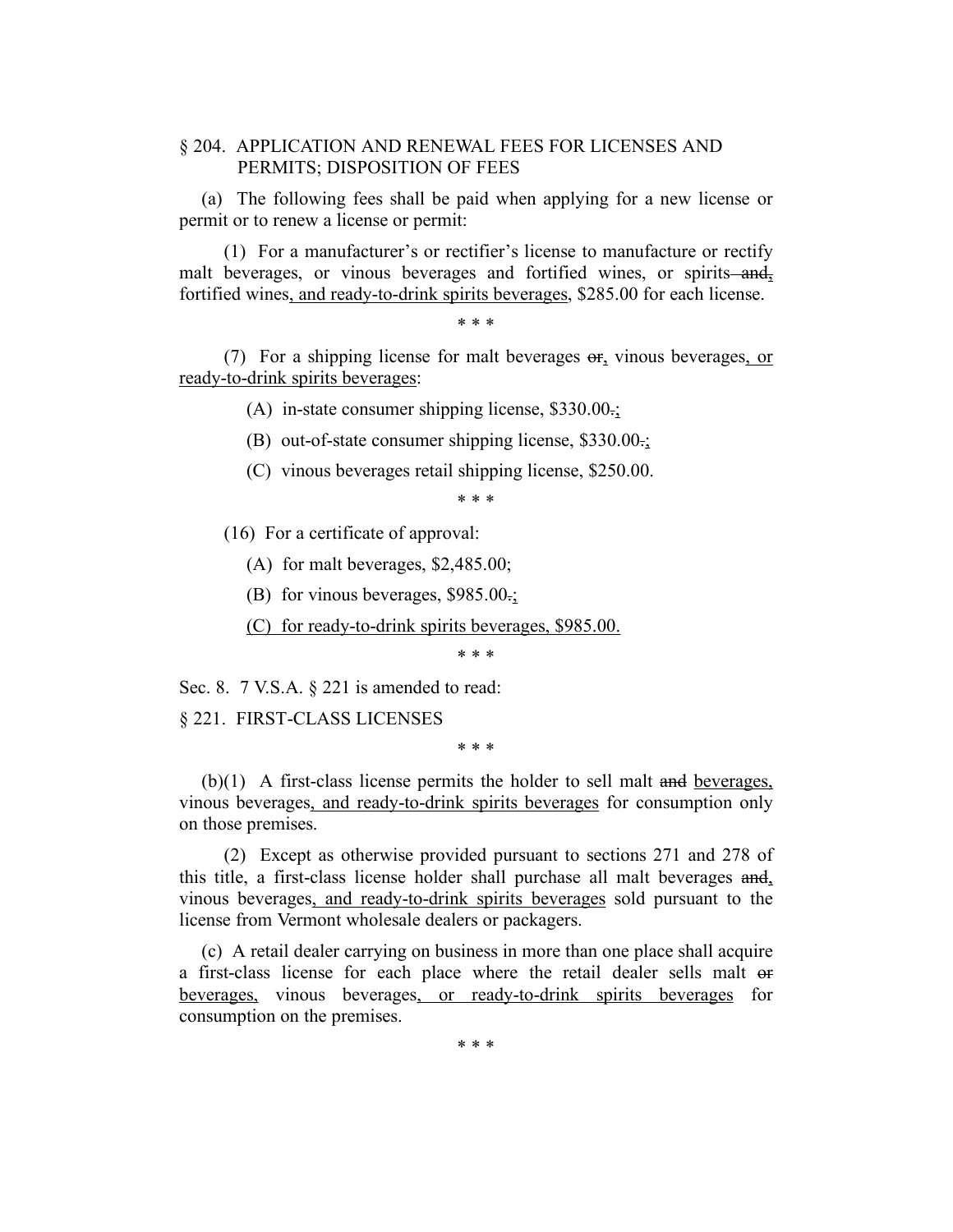Sec. 9. 7 V.S.A. § 222 is amended to read:

#### § 222. SECOND-CLASS LICENSES

(a)(1) With the approval of the Board of Liquor and Lottery, the control commissioners may grant a second-class license to a retail dealer for the premises where the dealer carries on business if the retail dealer submits an application and pays the fee provided in section 204 of this title and satisfies the Board that the premises:

\* \* \*

(b)(1) A second-class license permits the holder to export malt and beverages, vinous beverages, and ready-to-drink spirits beverages and to sell malt and beverages, vinous beverages, and ready-to-drink spirits beverages to the public from the licensed premises for consumption off the premises.

\* \* \*

(3) Except as otherwise provided pursuant to sections 225, 271, and 278 of this title, a second-class license holder shall purchase all malt beverages and, vinous beverages, and ready-to-drink spirits beverages sold pursuant to its license from Vermont wholesale dealers or packagers.

(c) A retail dealer carrying on business in more than one place shall be required to acquire a second-class license for each place where the retail dealer sells malt and beverages, vinous beverages, and ready-to-drink spirits beverages.

\* \* \*

Sec. 10. 7 V.S.A. § 224 is amended to read:

§ 224. FOURTH-CLASS LICENSES

\* \* \*

(b) At each licensed location, a fourth-class licensee may sell by the unopened container or distribute by the glass, with or without charge, alcoholic beverages manufactured by the licensee.

(1) A licensee may, for consumption at the licensed premises or location, distribute the following amounts of alcoholic beverages to a retail customer:

(A) note more than two ounces of malt beverages  $\Theta$ <sub>r</sub> vinous beverages, or ready-to-drink spirits beverages with a total of eight ounces; and

\* \* \*

Sec. 11. 7 V.S.A. § 226 is amended to read:

§ 226. RETAIL DELIVERY PERMITS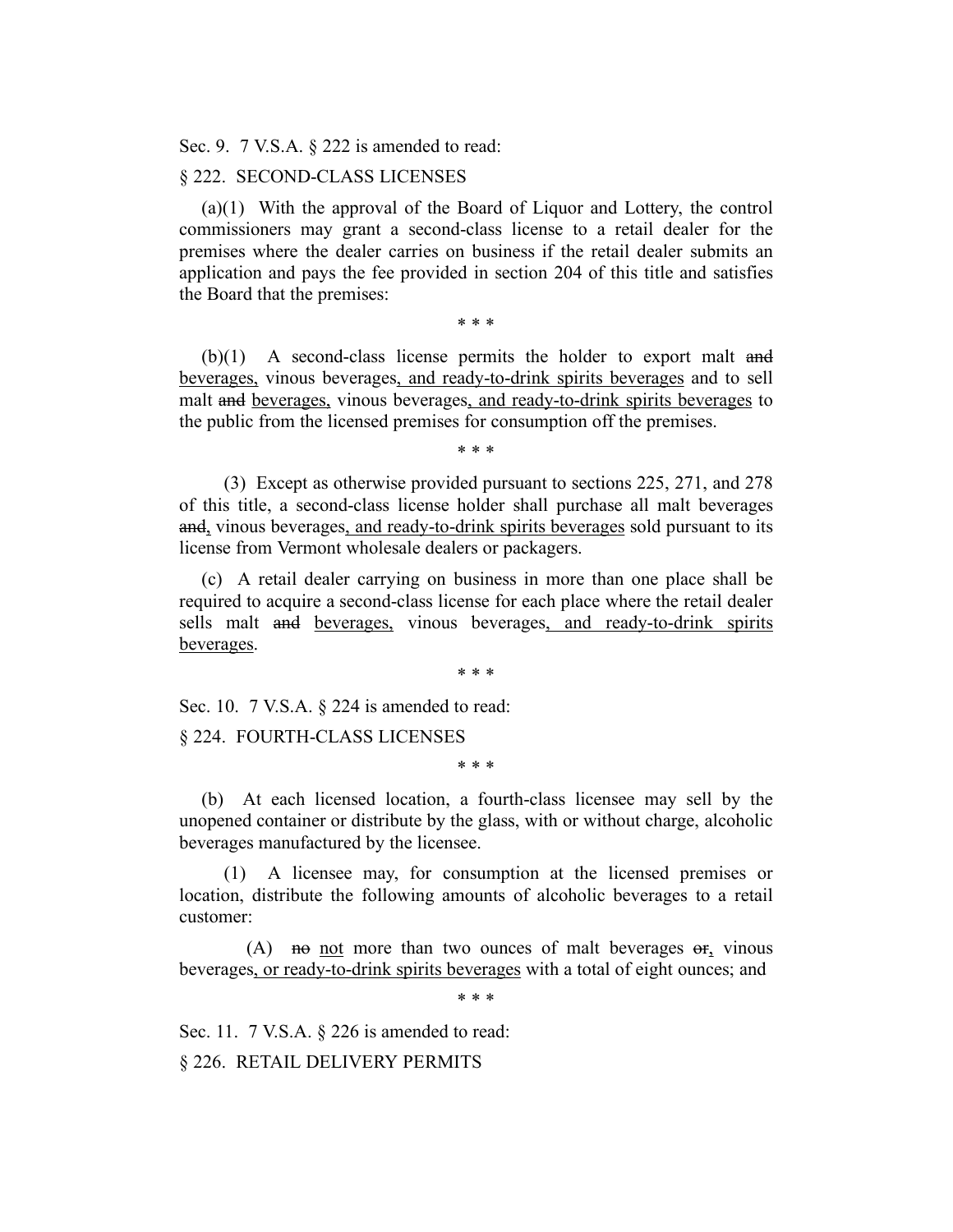\* \* \*

(b) A retail delivery permit holder may deliver malt beverages and, vinous beverages, and ready-to-drink spirits beverages sold from the licensed premises for consumption off the premises to an individual who is 21 years of age or older subject to the following requirements:

\* \* \*

(4) An employee of a retail delivery permit holder shall not be permitted to make deliveries of malt beverages or, vinous beverages, or ready-to-drink spirits beverages pursuant to the permit unless he or she the employee has completed a training program approved by the Division pursuant to section 213 of this chapter.

(5) Malt beverages and, vinous beverages, and ready-to-drink spirits beverages delivered pursuant to a retail delivery permit shall be for personal use and not for resale.

Sec. 12. 7 V.S.A. § 228 is amended to read:

#### § 228. SAMPLER FLIGHTS

(a) The holder of a first-class license may serve a sampler flight of up to 32 ounces in the aggregate of malt beverages <u>or ciders</u> to a single customer at one time.

(b) The holder of a first-class license may serve a sampler flight of up to 12 ounces in the aggregate of vinous beverages or ready-to-drink spirits beverages to a single customer at one time.

\* \* \*

Sec. 13. 7 V.S.A. § 251 is amended to read:

### § 251. EDUCATIONAL SAMPLING EVENT PERMIT

\* \* \*

(b) An educational sampling event permit holder is permitted to conduct an event that is open to the public at which malt beverages, vinous beverages, ready-to-drink spirits beverages, fortified wines, spirits, or all four five are served only for the purposes of marketing and educational sampling.

\* \* \*

(d) The permit holder shall ensure all the following:

(1) Attendees at the educational sampling event shall be required to pay an entry fee of no not less than \$5.00.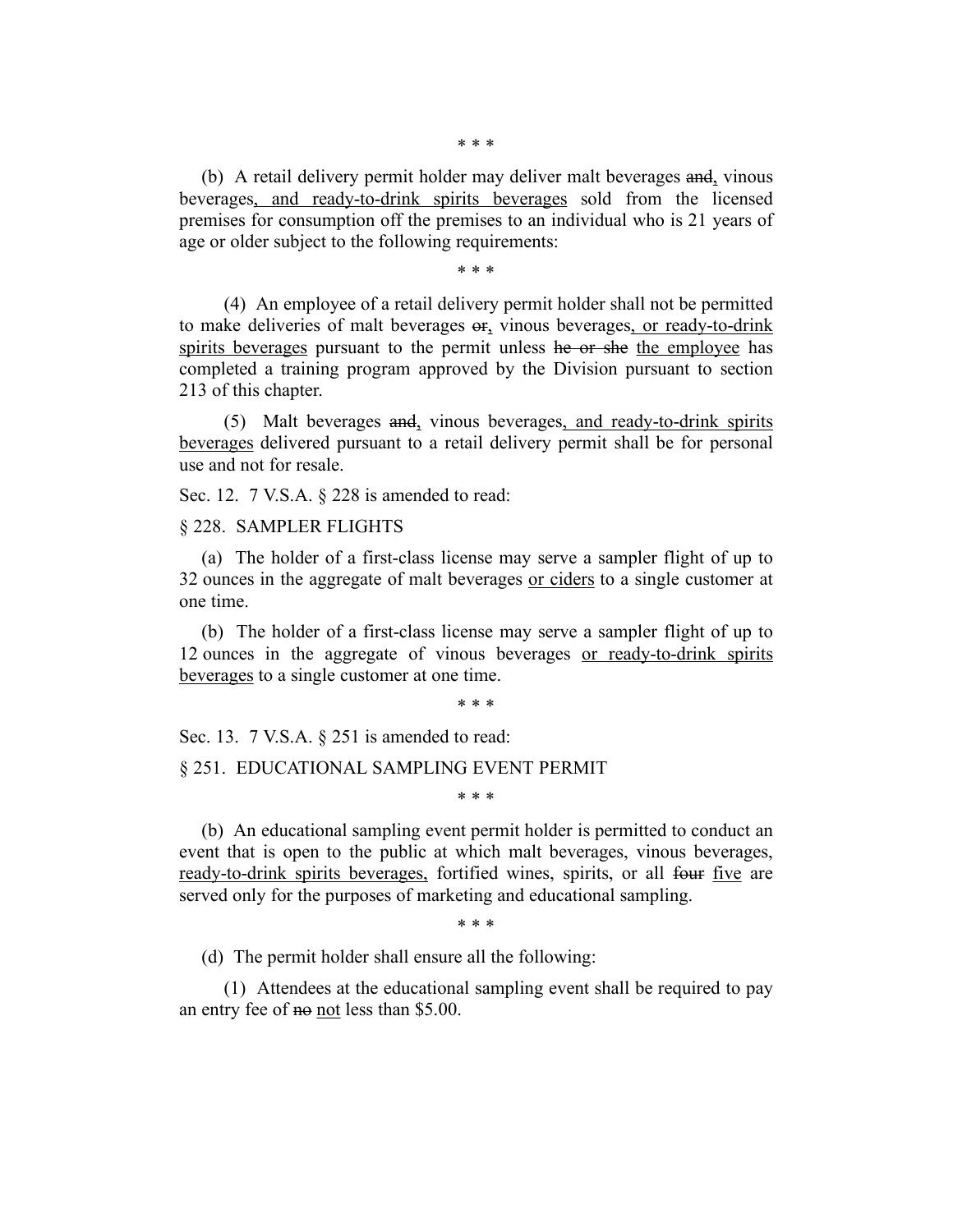$(2)(A)$  Malt beverages  $\Theta$ , vinous beverages, or ready-to-drink spirits beverages for sampling shall be offered in glasses that contain no not more than two ounces of either beverage.

\* \* \*

(f) Taxes for the alcoholic beverages served at the event shall be paid as follows:

\* \* \*

(3) spirits: \$19.80 per gallon served; and

(4) fortified wines: \$19.80 per gallon served; and

(5) ready-to-drink spirits beverages: \$1.10 per gallon served.

Sec. 14. 7 V.S.A. § 252 is amended to read:

§ 252. SPECIAL EVENT PERMITS

\* \* \*

(b)(1) A special event permit holder may sell alcoholic beverages manufactured or rectified by the permit holder by the glass within the event boundaries or the unopened bottle.

(2) For purposes of tasting, a special event permit holder may distribute beverages manufactured or rectified by the permit holder with or without charge, provided the beverages are distributed:

(A) by the glass; and

(B) in quantities of not more than two ounces per product and eight ounces total of malt beverages or, vinous beverages, or ready-to-drink spirits beverages and no not more than one ounce in total of spirits or fortified wines to each individual.

\* \* \*

Sec. 15. 7 V.S.A. § 253 is amended to read:

§ 253. FESTIVAL PERMITS

\* \* \*

(b) A festival required to be permitted under this section is any event that is open to the public for which the primary purpose is to serve one or more of the following: malt beverages, vinous beverages, ready-to-drink spirits beverages, fortified wines, or spirits.

(c) A festival permit holder is permitted to conduct an event that is open to the public at which one or more of the following are served: malt beverages, vinous beverages, ready-to-drink spirits beverages, fortified wines, or spirits.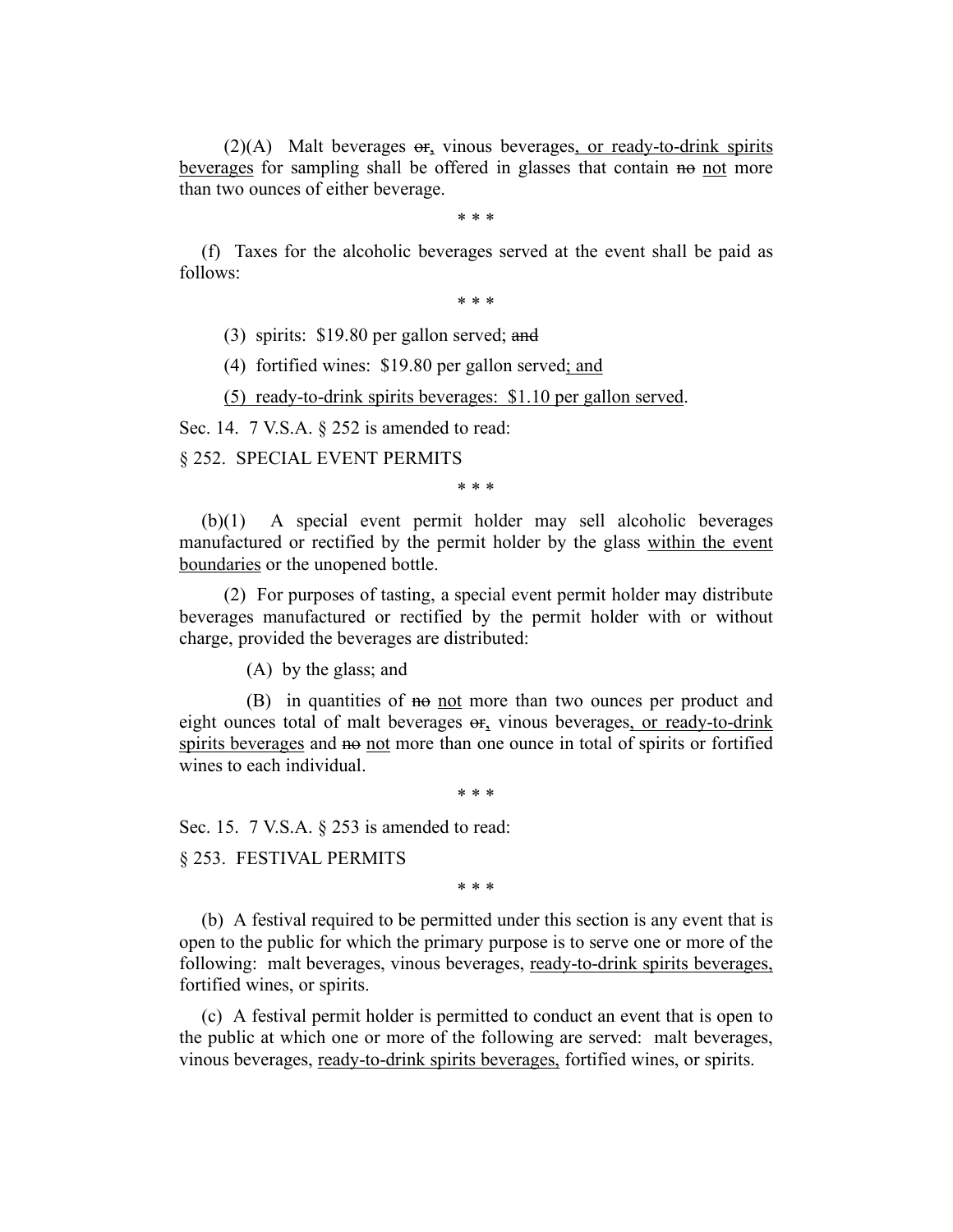(d) The permit holder shall ensure the following:

\* \* \*

(2)(A) Malt beverages and ciders for sampling shall be offered in glasses that contain not more than 12 ounces, with not more than 60 ounces served to any patron at one event.

(B) Vinous beverages or ready-to-drink spirits beverages for sampling shall be offered in glasses that contain not more than five ounces with not more than 25 ounces served to any patron at one event.

\* \* \*

(E) Patrons attending a festival where combinations of malt beverages, vinous beverages, ready-to-drink spirits beverages, fortified wines, or spirits are mutually sampled shall not be served more than a combined total of six U.S. standard drinks containing 3.6 fluid ounces or 84 grams of pure ethyl alcohol.

\* \* \*

 $(e)(1)$  A festival permit holder may purchase invoiced volumes of malt  $\Theta$ beverages, vinous beverages, or ready-to-drink spirits beverages directly from a manufacturer or packager licensed in Vermont or a manufacturer or packager that holds a federal Basic Permit or Brewers Notice or evidence of licensure in a foreign country that is satisfactory to the Board.

(2) The invoiced volumes of malt or beverages, vinous beverages, or ready-to-drink spirits beverages may be transported to the site and sold by the glass to the public by the permit holder or its employees and volunteers only during the event.

(f) A festival permit holder shall be subject to the provisions of this title, including section 214 of this title, and the rules of the Board regarding the sale of the alcoholic beverages and shall pay the tax on the malt or beverages, vinous beverages, or ready-to-drink spirits beverages pursuant to section 421 of this title.

\* \* \*

Sec. 16. 7 V.S.A. § 254 is amended to read:

§ 254. SPECIAL VENUE SERVING PERMITS

\* \* \*

(b) A permit holder may purchase malt or beverages, vinous beverages, or ready-to-drink spirits beverages directly from a licensed retailer.

\* \* \*

(d) A public library or museum may only be granted a permit pursuant to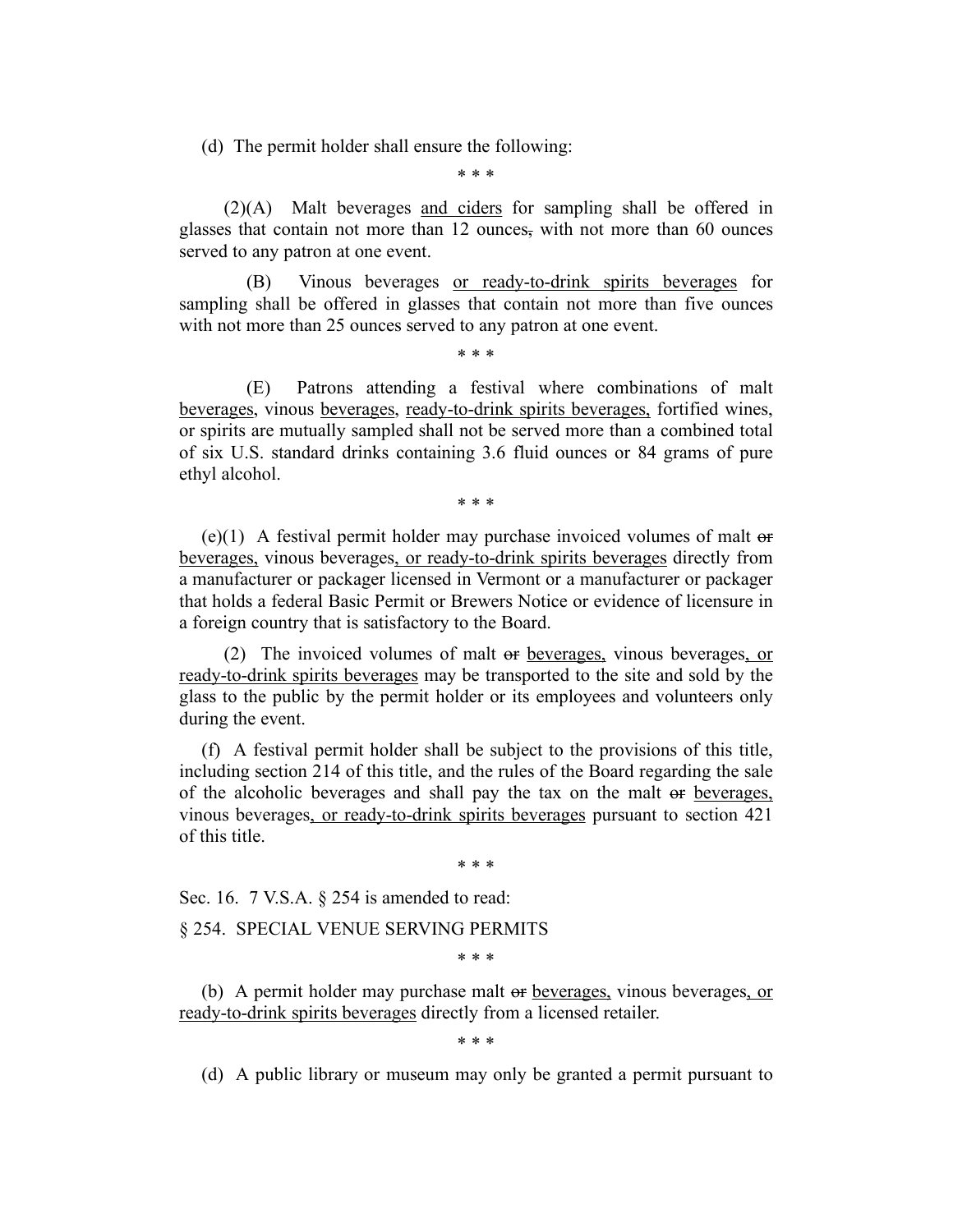this section for an event held for a charitable or educational purpose at which malt and beverages, vinous beverages, and ready-to-drink spirits beverages will be served for a period of not more than six hours.

Sec. 17. 7 V.S.A. § 255 is amended to read:

# § 255. RETAIL ALCOHOLIC BEVERAGE TASTING PERMITS

\* \* \*

(b) The Division may grant the following alcoholic beverage tasting permits to the following types of licensees:

(1) A second-class licensee.

(A) The permit authorizes the employees of the second-class licensee or of a designated manufacturer or rectifier to dispense to each customer of legal age on the licensee's premises malt or beverages, vinous beverages, or ready-to-drink spirits beverages by the glass not to exceed two ounces of each beverage with a total of eight ounces of malt or beverages, vinous beverages, or ready-to-drink spirits beverages.

(B) Malt or beverages, vinous beverages, or ready-to-drink spirits beverages dispensed at the tasting event shall be from the inventory of the licensee or purchased from a wholesale dealer.

\* \* \*

(2) A licensed manufacturer or rectifier of malt or beverages, vinous beverages, or ready-to-drink spirits beverages.

(A) The permit authorizes the licensed manufacturer or rectifier to dispense to each customer of legal age for consumption on the premises of a second-class licensee beverages produced by the manufacturer or rectifier by the glass not to exceed two ounces of each beverage with a total of eight ounces of malt or beverages, vinous beverages, or ready-to-drink spirits beverages.

\* \* \*

(3) A licensed wholesale dealer. The permit authorizes a licensed wholesale dealer to dispense malt or beverages, vinous beverages, or ready-todrink spirits beverages for promotional purposes at the wholesale dealer's premises without charge to invited employees of first-, second-, and third-class licensees, provided the invited employees are of legal age.

(c) A vinous beverage, ready-to-drink spirits beverage, or malt beverage tasting event held pursuant to subsection (b) of this section, not including an alcoholic beverage tasting conducted on the premises of the manufacturer or rectifier, shall comply with the following: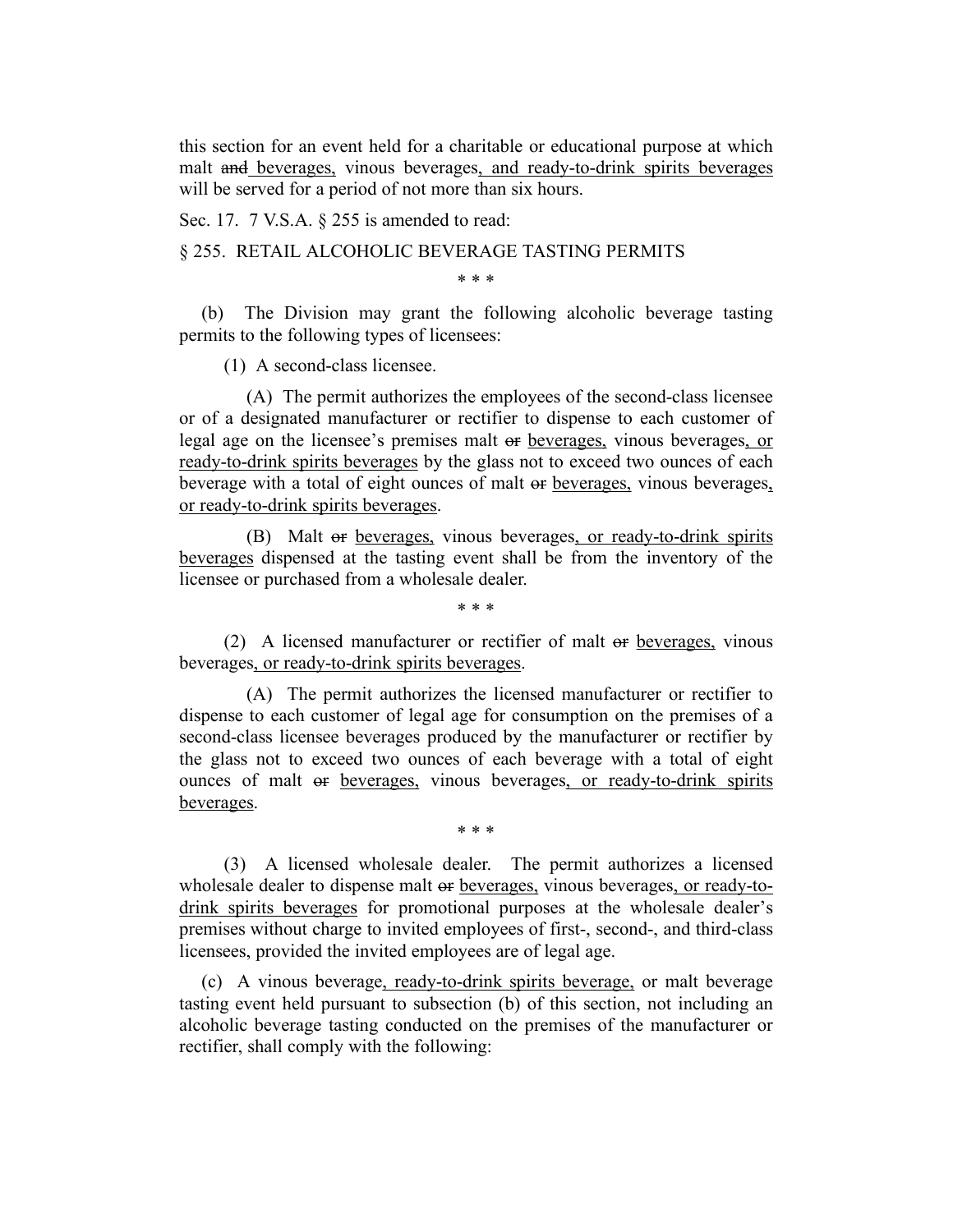(1) continue for not more than six hours, with no not more than six beverages to be offered at a single event, and no not more than two ounces of any single beverage and no not more than a total of eight ounces of malt or beverages, vinous beverages, or ready-to-drink spirits beverages to be dispensed to a customer;

\* \* \*

Sec. 18. 7 V.S.A. § 256 is amended to read:

## § 256. PROMOTIONAL TASTINGS FOR LICENSEES

 $(a)(1)$  At the request of a first- or second-class licensee, a holder of a manufacturer's, rectifier's, or wholesale dealer's license may distribute without charge to the first- or second-class licensee's management and staff, provided they are of legal age, two ounces per person of vinous or beverages, malt beverages, or ready-to-drink spirits beverages for the purpose of promoting the beverage.

\* \* \*

(b)(1) At the request of a holder of a wholesale dealer's license, a firstclass licensee may dispense malt or beverages, vinous beverages, or ready-todrink spirits beverages for promotional purposes without charge to invited management and staff of first-, second-, or third-class licensees, provided they are of legal age.

\* \* \*

(c)(1) Upon receipt of a first- or second-class application by the Division, a holder of a wholesale dealer's license may dispense malt or beverages, vinous beverages, or ready-to-drink spirits beverages for promotional purposes without charge to invited management and staff of the business that has applied for a first- or second-class license, provided they are of legal age.

(4) No malt or beverages, vinous beverages, or ready-to-drink spirits beverages shall be left behind at the conclusion of the tasting.

\* \* \*

\* \* \*

Sec. 19. 7 V.S.A. § 257 is amended to read:

#### § 257. TASTINGS FOR PRODUCT QUALITY ASSURANCE

\* \* \*

(b) Each sample of malt beverages  $\sigma$ <sub>r</sub> vinous beverages, or ready-to-drink spirits beverages shall be no not larger than two ounces, and each sample of spirits or fortified wines shall be no not larger than one-quarter ounce.

\* \* \*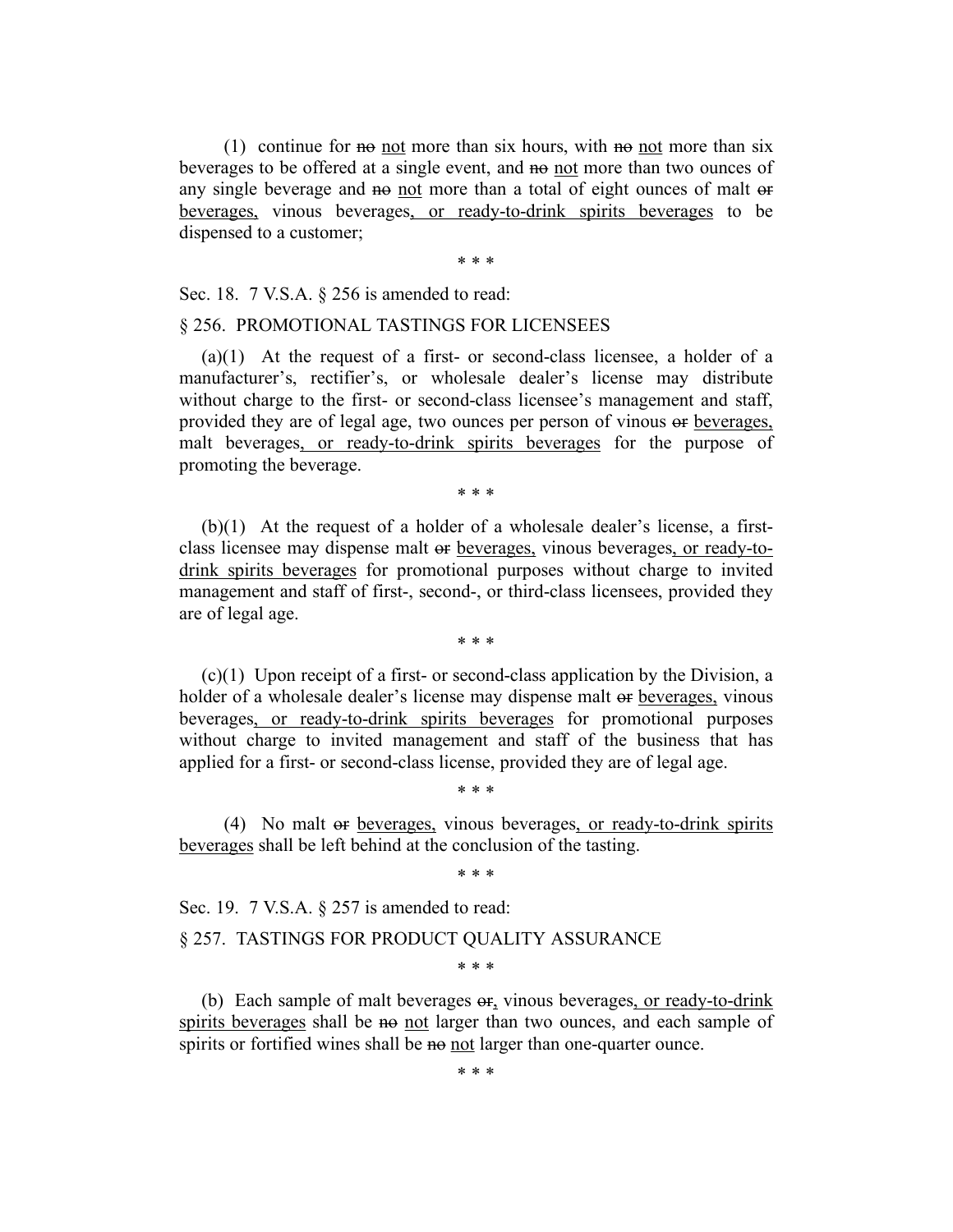Sec. 20. 7 V.S.A. § 271 is amended to read:

#### § 271. MANUFACTURER'S OR RECTIFIER'S LICENSE

(a)(1) The Board of Liquor and Lottery may grant a manufacturer's or rectifier's license upon application and payment of the fee provided in section 204 of this title that permits the license holder to operate a facility that manufactures or rectifies:

(A) malt beverages;

(B) vinous beverages and fortified wines; or

(C) spirits, ready-to-drink spirits beverages, and fortified wines.

\* \* \*

(b) Except as otherwise provided in section 224 of this title and subsections  $(d)$ – $(f)$  of this section:

\* \* \*

(2) malt beverages and, vinous beverages, and ready-to-drink spirits beverages may be manufactured or rectified for sale to packagers or wholesale dealers, or for export, or both.

(c) A licensed manufacturer of vinous beverages or fortified wines, or both, may receive from another manufacturer licensed in or outside this State bulk shipments of vinous beverages to rectify with the licensee's own product, provided that the vinous beverages or fortified wines produced by the licensed manufacturer may contain no not more than 25 percent imported vinous beverages.

\* \* \*

Sec. 21. 7 V.S.A. § 273 is amended to read:

§ 273. WHOLESALE DEALER'S LICENSE

\* \* \*

(b) A wholesale dealer's license holder may distribute or sell malt beverages or, vinous beverages, or ready-to-drink spirits beverages to first- and second-class licensees and holders of educational sampling event permits.

\* \* \*

Sec. 22. 7 V.S.A. § 274 is amended to read:

# § 274. CERTIFICATE OF APPROVAL FOR DISTRIBUTION OF MALT OR BEVERAGES, VINOUS BEVERAGES, OR READY-TO DRINK SPIRITS BEVERAGES

(a) The Board of Liquor and Lottery may grant to a manufacturer or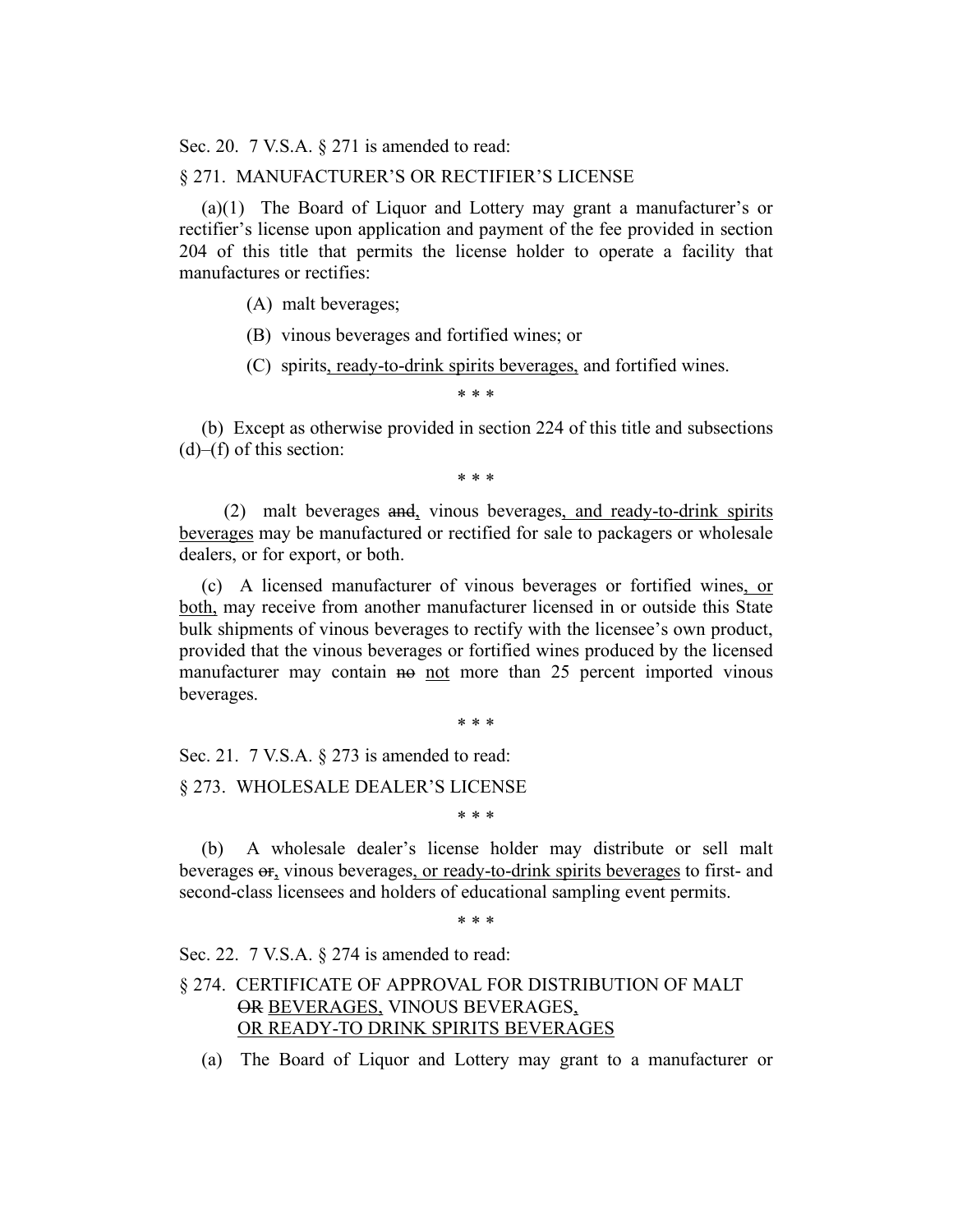distributor of malt or beverages, vinous beverages, or ready-to-drink spirits beverages that is not licensed under the provisions of this title a certificate of approval if the manufacturer or distributor does all of the following:

\* \* \*

(b) A certificate of approval shall permit the holder to export malt or beverages, vinous beverages, or ready-to-drink spirits beverages or sell malt or beverages, vinous beverages, or ready-to-drink spirits beverages to holders of packagers' or wholesale dealers' licenses issued under section 272 or 273 of this title, or both.

(c) A holder of a packager's or a wholesale dealer's license issued under this title shall not purchase within or outside the State, or import or cause to be imported into the State, any malt or beverages, vinous beverages, or ready-todrink spirits beverages unless the person, manufacturer, or distributor from which the beverages are obtained holds a valid certificate of approval or packager's license.

\* \* \*

Sec. 23. 7 V.S.A. § 275 is amended to read:

§ 275. SOLICITOR'S LICENSE

\* \* \*

(b) A solicitor's license holder may, by canvassing or interviewing holders of licenses issued under the provisions of this title:

(1) solicit orders for and promote the sale of malt or beverages, vinous beverages, or ready-to-drink spirits beverages; and

(2) promote the sale of spirits and fortified wines.

\* \* \*

(d) A person who solicits, or attempts to solicit, orders for malt or beverages, vinous beverages, or ready-to-drink spirits beverages; or promotes, or attempts to promote, the sale of malt or vinous beverages, ready-to-drink spirits beverages, spirits, or fortified wines by canvassing or interviewing a holder of a license issued under the provisions of this title, without having first obtained a solicitor's license as provided in this section, or who makes a false or fraudulent statement or representation in an application for the license or in connection with an application shall be imprisoned not more than six months or fined not more than \$500.00, or both.

Sec. 24. 7 V.S.A. § 277 is amended to read:

§ 277. MALT AND, VINOUS, AND READY-TO-DRINK SPIRITS BEVERAGE CONSUMER SHIPPING LICENSE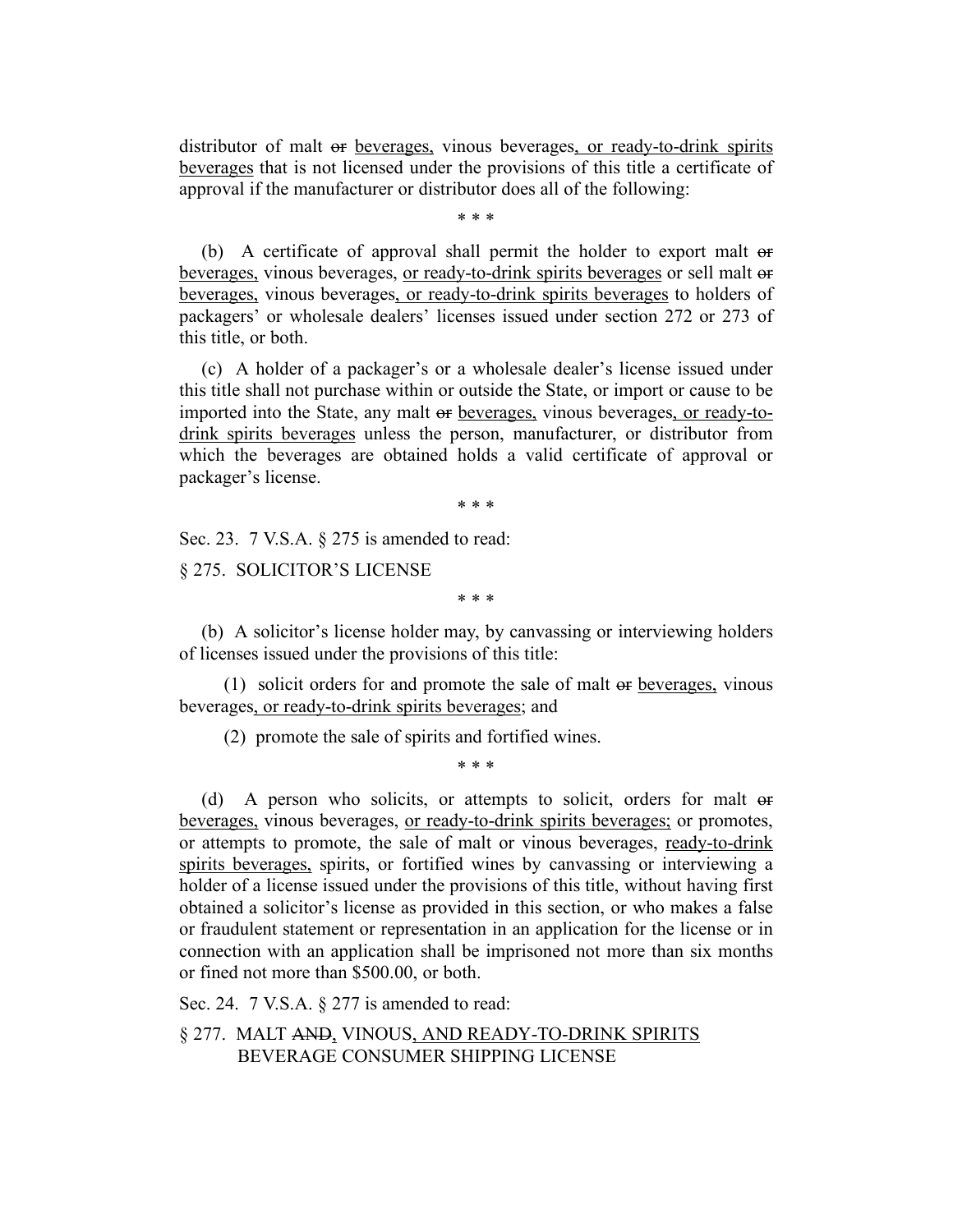(a)(1) A manufacturer or rectifier of malt or beverages, vinous beverages, or ready-to-drink spirits beverages licensed in Vermont may be granted an instate consumer shipping license by filing with the Division of Liquor Control an application in a form required by the Commissioner accompanied by a copy of the applicant's current Vermont manufacturer's license and the fee provided in section 204 of this title.

\* \* \*

(b)(1) A manufacturer or rectifier of malt or beverages, vinous beverages, or ready-to-drink spirits beverages licensed in another state that operates a brewery or, winery, or distillery in the United States and holds valid state and federal permits and licenses may be granted an out-of-state consumer shipping license by filing with the Division of Liquor Control an application in a form required by the Commissioner accompanied by copies of the applicant's current out-of-state manufacturer's license and the fee provided in section 204 of this title.

\* \* \*

(c)(1) A consumer shipping license granted pursuant to this section shall permit the licensee to ship malt or beverages, vinous beverages, or ready-todrink spirits beverages produced by the licensee to private residents for personal use and not for resale.

(2) A licensee shall not ship more than 12 cases of malt beverages containing no not more than 36 gallons of malt beverages or no not more than 12 cases of vinous beverages or ready-to-drink spirits beverages containing no not more than 29 gallons of vinous beverages or ready-to-drink spirits beverages to any one Vermont resident in any calendar year.

\* \* \*

Sec. 25. 7 V.S.A. § 279 is amended to read:

# § 279. CONSUMER AND RETAIL SHIPPING LICENSES; GENERAL REQUIREMENTS

A holder of a shipping license granted pursuant to section 277 or 278 of this subchapter shall comply with all of the following:

\* \* \*

(4) Report at least twice per year to the Division if a holder of a consumer shipping license and once per year if a holder of a retail shipping license in a manner and form required by the Commissioner all the following information:

(A) the total amount of malt or beverages, vinous beverages, or ready-to-drink spirits beverages shipped into or within the State during the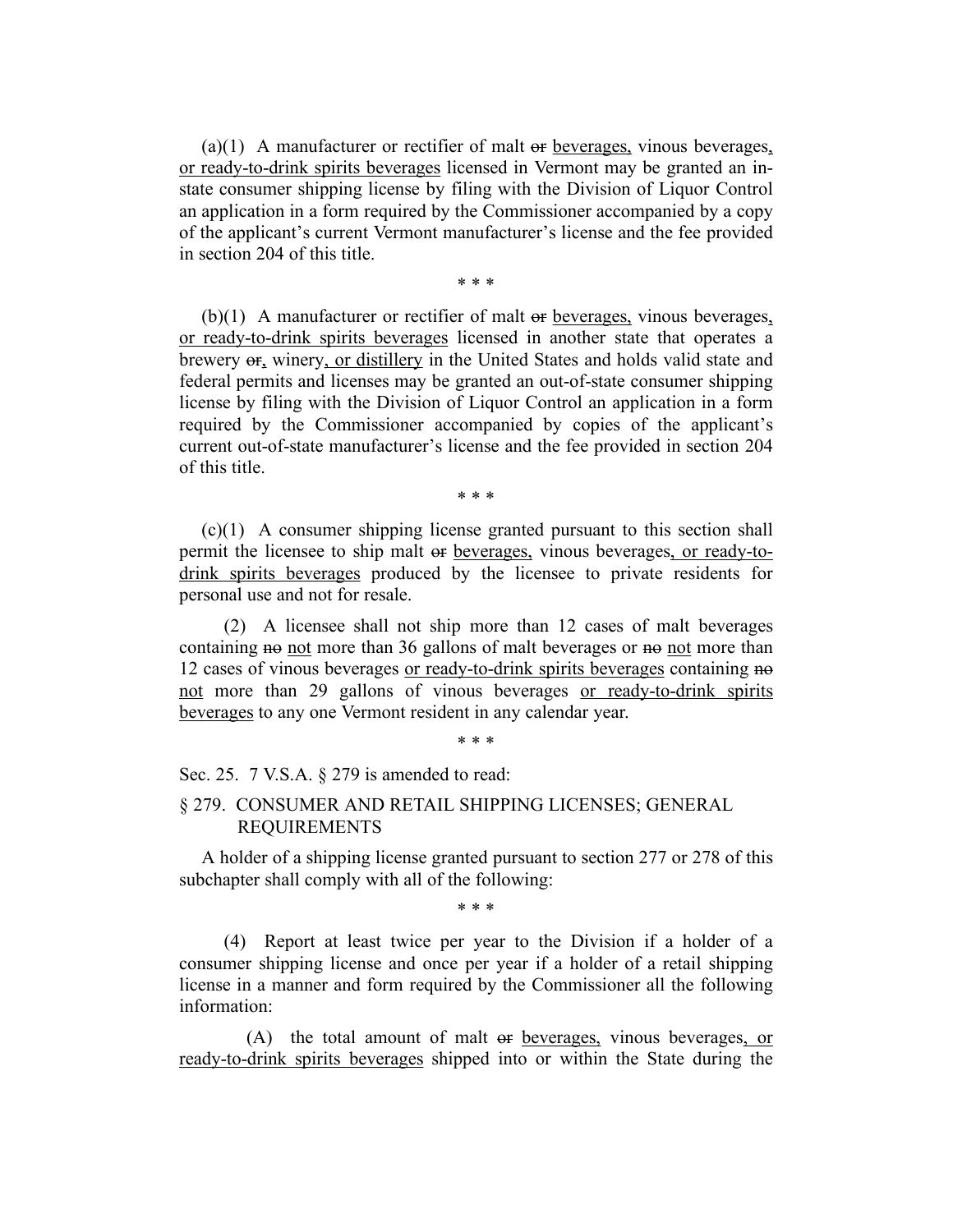preceding six months if a holder of a consumer shipping license or during the preceding 12 months if a holder of a retail shipping license;

\* \* \*

(5) Pay to the Commissioner of Taxes the tax required pursuant to section 421 of this title on the malt or beverages, vinous beverages, or readyto-drink spirits beverages shipped pursuant to this subchapter and comply with the provisions of 32 V.S.A. chapter 233, 24 V.S.A. § 138, and any other legally authorized local sales taxes. Delivery in this State shall be deemed to constitute a sale in this State at the place of delivery and shall be subject to all appropriate taxes levied by the State of Vermont.

\* \* \*

Sec. 26. 7 V.S.A. § 280 is amended to read:

### § 280. COMMON CARRIERS; REQUIREMENTS

(a) A common carrier shall not deliver malt or beverages, vinous beverages, or ready-to-drink spirits beverages pursuant to this chapter until it has complied with the training provisions in section 213 of this title and been certified by the Division of Liquor Control.

(b) No employee of a certified common carrier may deliver malt or beverages, vinous beverages, or ready-to-drink spirits beverages until that employee completes the training required pursuant to subsection 213(c) of this title.

(c) A certified common carrier shall deliver only malt or beverages, vinous beverages, or ready-to-drink spirits beverages that have been shipped by the holder of a license issued under section 277 or 278 of this subchapter or vinous beverages that have been shipped by the holder of a vinous beverage storage license issued under section 283 of this subchapter.

Sec. 27. 7 V.S.A. § 281 is amended to read:

## § 281. PROHIBITIONS

(a)(1) Except as otherwise provided in section 226 of this title, direct shipments of malt or beverages, vinous beverages, or ready-to-drink spirits beverages are prohibited if the shipment is not specifically authorized and in compliance with sections 277–280 of this subchapter.

(2) Any person who knowingly makes, participates in, imports, or receives a direct shipment of malt or beverages, vinous beverages, or ready-todrink spirits beverages from a person who does not hold a license, permit, or certificate pursuant to sections 226 or 277–280 of this title may be fined not more than \$2,500.00 or imprisoned not more than one year, or both.

(b) The holder of a license issued pursuant to section 277 or 278 of this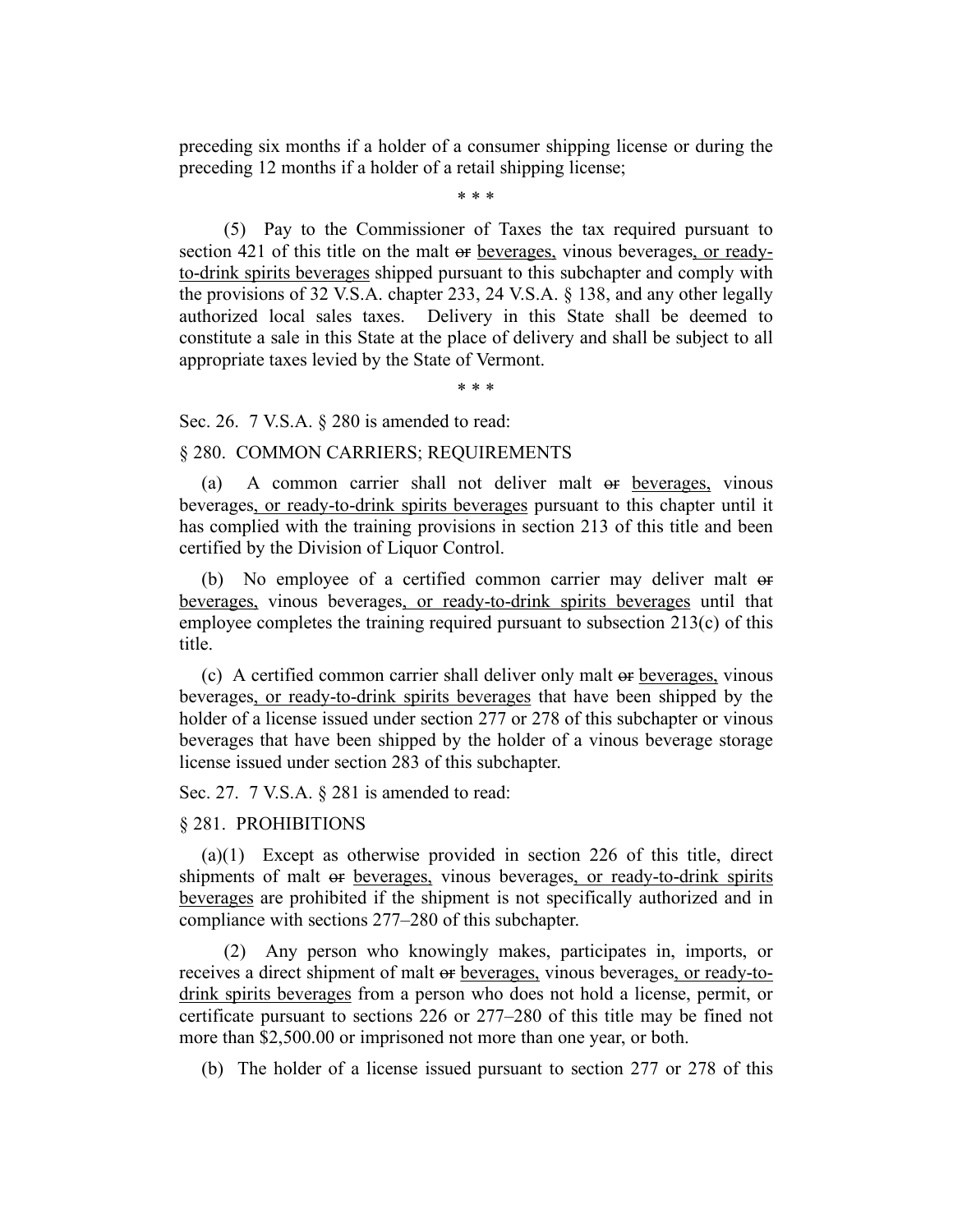title or a common carrier that ships malt or beverages, vinous beverages, or ready-to-drink spirits beverages to an individual under 21 years of age shall be fined not less than \$1,000.00 or more than \$3,000.00 or imprisoned not more than two years, or both.

\* \* \*

\* \* \* Tax on ready-to-drink spirits beverages; effective July 1, 2022 \* \* \*

Sec. 28. 7 V.S.A. § 421 is amended to read:

§ 421. TAX ON MALT AND VINOUS BEVERAGES

(a) Every packager and wholesale dealer shall pay to the Commissioner of Taxes:

(1) the sum of 26 and one-half cents per gallon for every gallon or its equivalent of malt beverages containing not more than six percent of alcohol by volume at 60 degrees Fahrenheit sold by them to retailers in the State; and

 $(2)$  the sum of 55 cents per gallon for each gallon of:

(A) malt beverages containing more than six percent of alcohol by volume at 60 degrees Fahrenheit; and each gallon of

(B) vinous beverages sold by them to retailers in the State; and

(3) the sum of \$1.10 per gallon of ready-to-drink spirits beverages sold by them to retailers in the State.

(b) A manufacturer or rectifier of malt beverages, or vinous beverages, or ready-to-drink spirits beverages shall pay the taxes required by this subsection to the Commissioner of Taxes for all malt and vinous beverages manufactured or rectified by them and sold at retail.

 $(b)(c)$  A packager or wholesale dealer may sell malt or beverages, vinous beverages, or ready-to-drink spirits beverages to any duly authorized agency of the U.S. Armed Forces on any U.S. Armed Forces' installation presently existing in the State or which that may in the future be established as though to a retail dealer but without the payment of the gallonage tax, subject to the filing of the returns as provided in subsection (c) of this section.

 $(e)(1)(d)(1)$  For the purpose of ascertaining the amount of tax, on the filing dates set out in subdivision (2) of this subsection according to tax liability, each packager, wholesale dealer, manufacturer, or rectifier shall transmit to the Commissioner of Taxes, upon a form prepared and furnished by the Commissioner, a statement or return under oath or affirmation showing the quantity of malt and beverages, vinous beverages, and ready-to-drink spirits beverages sold by the packager, wholesale dealer, manufacturer, or rectifier during the preceding filing period, and report any other information requested by the Commissioner accompanied by payment of the tax required by this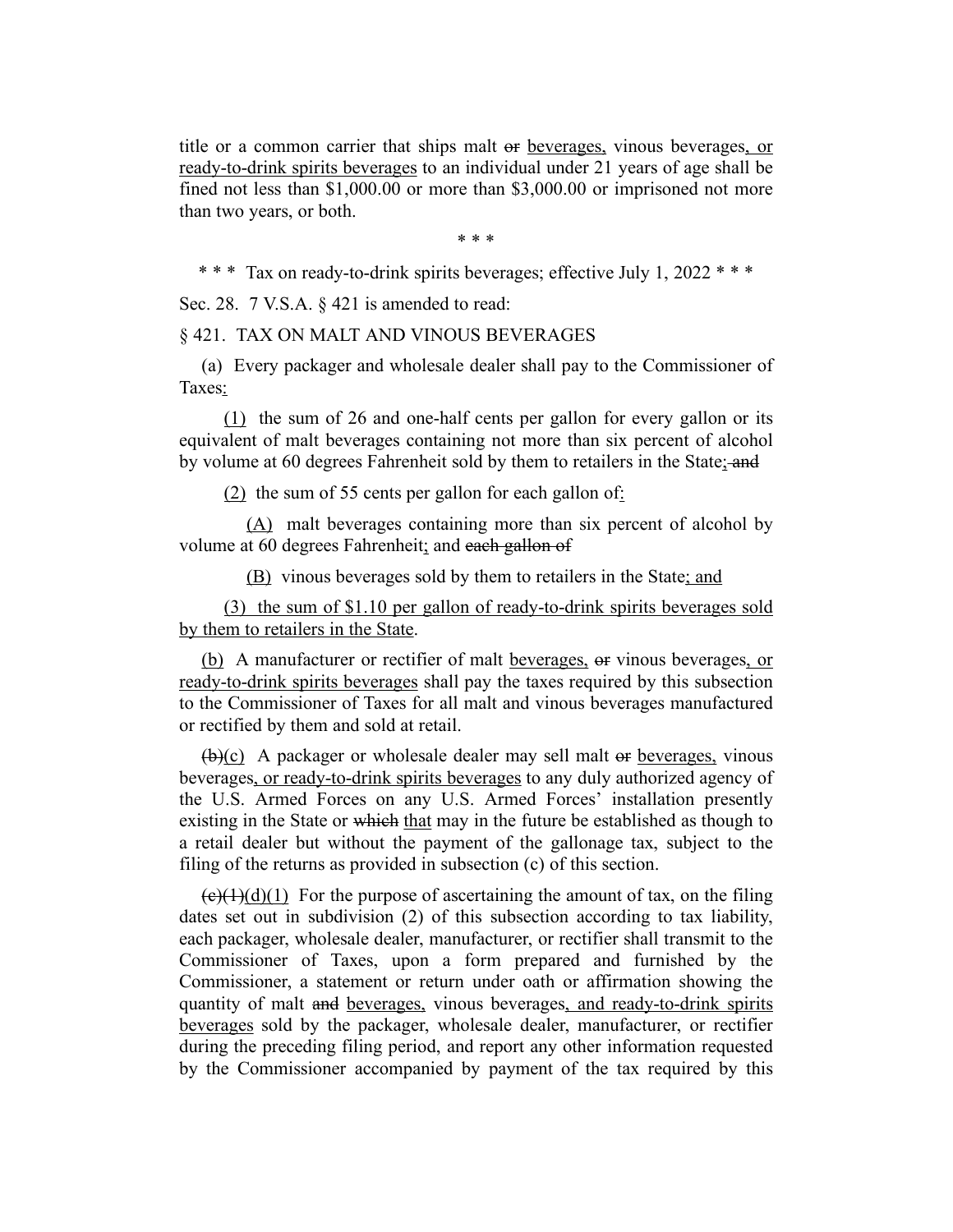section. The amount of tax computed under subsection (a) of this section shall be rounded to the nearest whole cent. At the same time this form is due, each packager, wholesale dealer, manufacturer, or rectifier also shall transmit to the Commissioner in electronic format a separate report showing the description, quantity, and price of malt and beverages, vinous beverages, and ready-todrink spirits beverages sold by the packager, wholesale dealer, manufacturer, or rectifier to each retail dealer as defined in section 2 of this title; provided, however, for direct sales to retail dealers by manufacturers or rectifiers of vinous beverages or ready-to-drink spirits beverages, the report required by this subsection may be submitted in a nonelectronic format.

\* \* \*

\* \* \* Tax on ciders; effective July 1, 2023 \* \* \*

Sec. 28a. 7 V.S.A. § 421 is amended to read:

§ 421. TAX ON MALT AND VINOUS BEVERAGES

(a) Every packager and wholesale dealer shall pay to the Commissioner of Taxes:

(1) the sum of 26 and one-half cents per gallon for every gallon or its equivalent of:

(A) malt beverages containing not more than six percent of alcohol by volume at 60 degrees Fahrenheit sold by them to retailers in the State; and

(B) ciders containing not more than seven percent of alcohol by volume at 60 degrees Fahrenheit sold by them to retailers in the State;

(2) the sum of 55 cents per gallon for each gallon of:

(A) malt beverages containing more than six percent of alcohol by volume at 60 degrees Fahrenheit;

(B) ciders containing more than seven percent of alcohol by volume at 60 degrees Fahrenheit sold by them to retailers in the State; and

(C) vinous beverages sold by them to retailers in the State; and

\* \* \*

Sec. 29. 7 V.S.A. § 651 is amended to read:

#### § 651. SOLICITING ORDERS

A person who, for himself or herself or as agent, takes or solicits orders for the sale of malt or beverages, vinous beverages, or ready-to-drink spirits beverages, except for licensees or from agencies of the U.S. Armed Forces as specified in section 421 of this title, or of spirits or fortified wines shall be imprisoned not more than six months or fined not more than \$500.00 nor less than \$100.00, or both.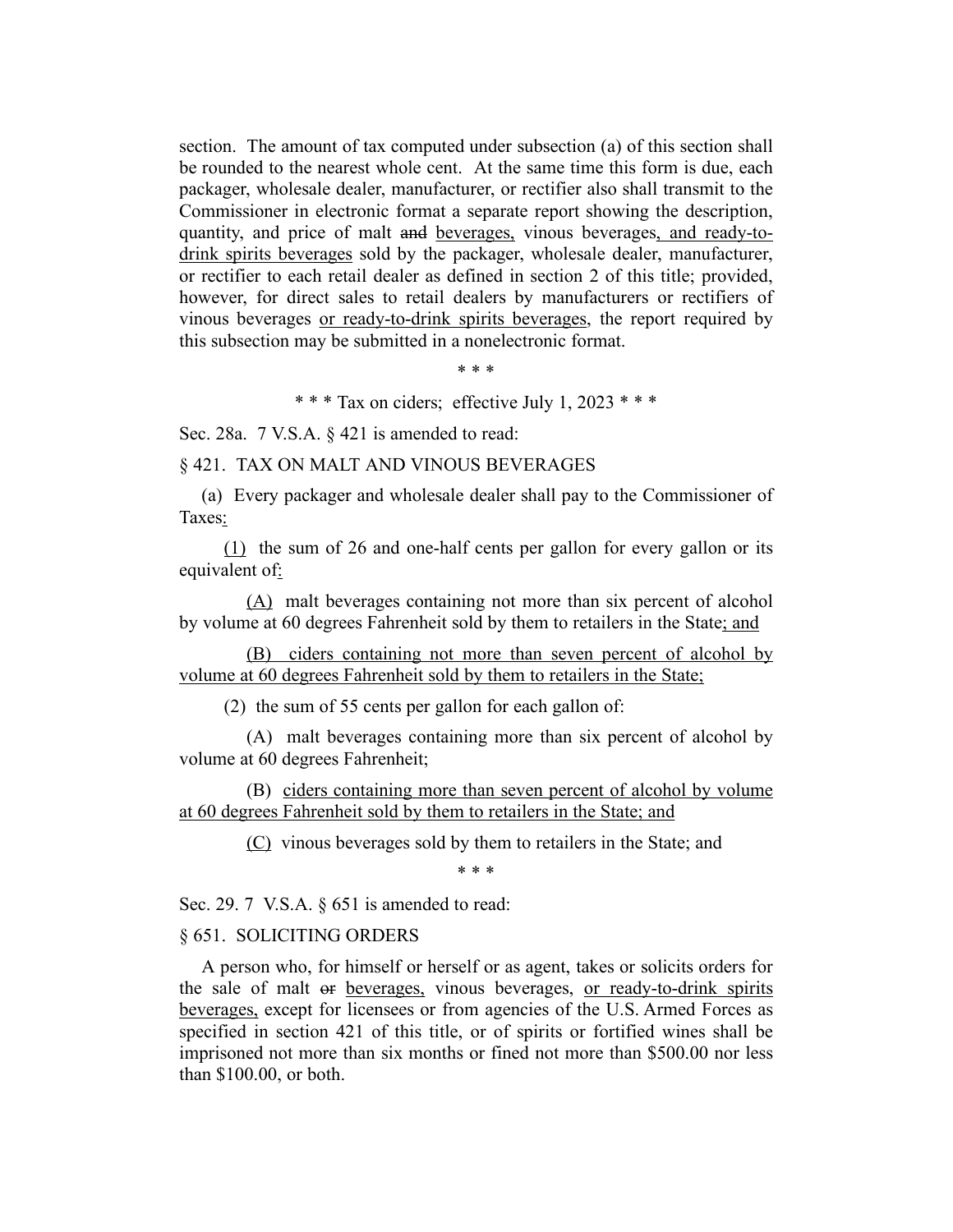Sec. 30. 7 V.S.A. § 656 is amended to read:

# § 656. PERSON 16 YEARS OF AGE OR OLDER AND UNDER 21 YEARS OF AGE MISREPRESENTING AGE, PROCURING, POSSESSING, OR CONSUMING ALCOHOLIC BEVERAGES; CIVIL VIOLATION

(a) Prohibited conduct; offense.

(1) Prohibited conduct. A person 16 years of age or older and under 21 years of age shall not:

(A) Falsely represent his or her the person's age for the purpose of procuring or attempting to procure malt or vinous beverages, ready-to-drink spirits beverages, spirits, or fortified wines from any licensee, State liquor agency, or other person or persons.

(B) Possess malt or vinous beverages, ready-to-drink spirits beverages, spirits, or fortified wines for the purpose of consumption by himself or herself the person or other minors, except in the regular performance of duties as an employee of a licensee licensed to sell alcoholic liquor.

(C) Consume malt or vinous beverages, ready-to-drink spirits beverages, spirits, or fortified wines. A violation of this subdivision may be prosecuted in a jurisdiction where the minor has consumed malt or vinous beverages, ready-to-drink spirits beverages, spirits, or fortified wines or in a jurisdiction where the indicators of consumption are observed.

\* \* \*

Sec. 31. 7 V.S.A. § 701 is amended to read:

## § 701. DEFINITIONS

Except as otherwise provided pursuant to section 752 of this chapter, as used in this chapter:

(1) "Certificate of approval" means an authorization by the Board of Liquor and Lottery pursuant to section 274 of this title to a manufacturer or distributor of malt beverages or, vinous beverages, or both, ready-to-drink spirits beverages not licensed under the provisions of this title, to sell those beverages to holders of a packager's or wholesale dealer's license issued by the Board pursuant to section 272 or 273 of this title.

(2) "Franchise" or "agreement" shall mean means one or more of the following:

\* \* \*

(B) a relationship that has been in existence for at least one year in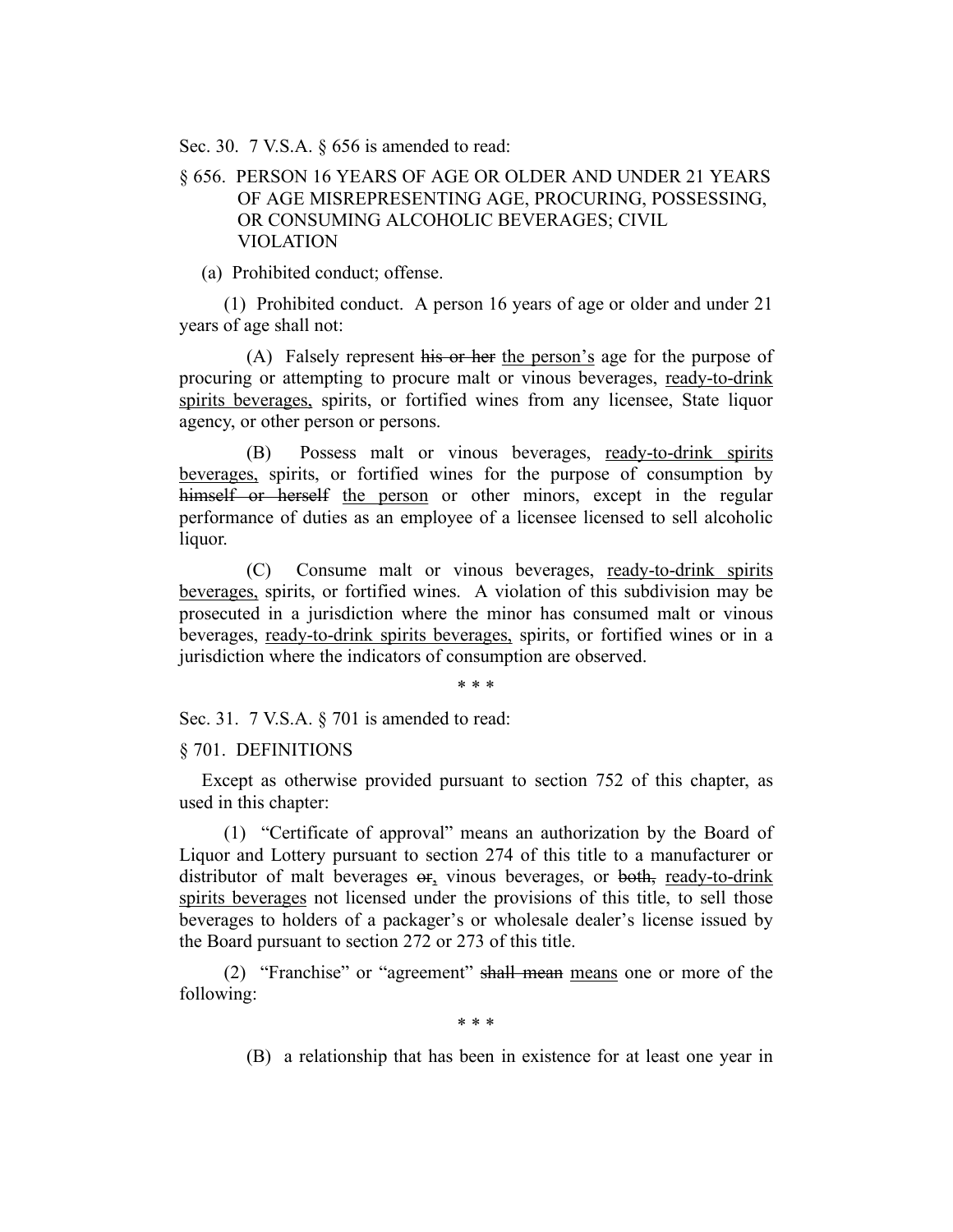which the wholesale dealer is granted the right to offer and sell the brands of malt beverages or, vinous beverages, or ready-to-drink spirits beverages offered by the certificate of approval holder or manufacturer;

\* \* \*

(E) a relationship that has been in existence for at least one year in which the wholesale dealer's business is substantially reliant on the certificate of approval holder or manufacturer for the continued supply of malt beverages or, vinous beverages, or ready-to-drink spirits beverages; or

\* \* \*

(3) "Franchisee" means any malt beverages or, vinous beverages, or ready-to-drink spirits beverages wholesale dealer to whom a franchise or agreement as defined in this section is granted or offered, or any malt beverages or, vinous beverages, or ready-to-drink spirits beverages certificate of approval holder or manufacturer who is a party to a franchise or agreement as defined in this section.

(4) "Franchisor" means any malt beverages or, vinous beverages, or ready-to-drink spirits beverages certificate of approval holder or manufacturer who enters into any franchise or agreement with a malt beverages or vinous beverages wholesale dealer, or any malt beverages or vinous beverages certificate of approval holder or manufacturer who is a party to a franchise or agreement as defined in this section.

#### \* \* \*

Sec. 32. 7 V.S.A. § 702 is amended to read:

# § 702. PROHIBITED ACTS BY MANUFACTURER OR CERTIFICATE OF APPROVAL HOLDER

A manufacturer or certificate of approval holder shall not do any of the following:

\* \* \*

(2) Induce or coerce, or attempt to induce or coerce, any wholesale dealer to do any illegal act or thing by threatening to cancel or terminate the wholesale dealer's malt beverages  $er_1$  vinous beverages, or ready-to-drink spirits beverages franchise agreement.

(3) Fail or refuse to deliver promptly to a wholesale dealer after the receipt of its order any malt beverages or, vinous beverages, or ready-to-drink spirits beverages when the product is available for immediate sale. If a manufacturer or certificate of approval holder believes in good faith that it does not have a sufficient amount of a product available for immediate sale to satisfy the demand of a wholesale dealer and its other customers, it shall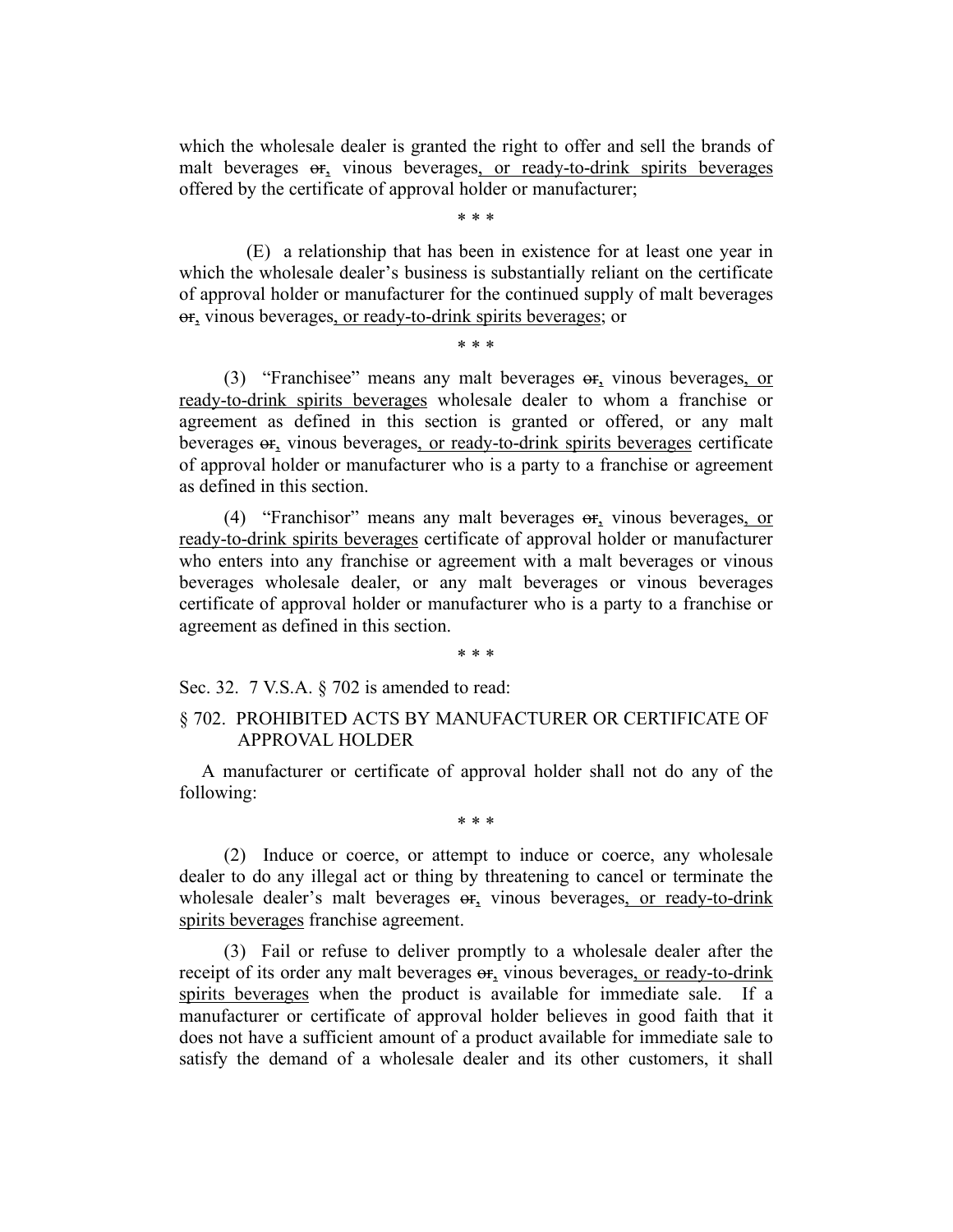allocate the available product between the wholesale dealer and its other customers in a fair and equitable manner.

\* \* \*

Sec. 33. 7 V.S.A. § 705 is amended to read:

# § 705. EXCLUSIVE TERRITORIES

No certificate of approval holder or manufacturer, who designates a sales territory for which a wholesale dealer shall be primarily responsible or in which a wholesale dealer is required to concentrate its efforts, shall enter into any franchise or agreement with any other wholesale dealer for the purpose of establishing an additional franchisee for its brand or brands of malt beverages or, vinous beverages, or ready-to-drink spirits beverages in the territory being primarily served or concentrated upon by the first licensed wholesale dealer.

Sec. 34. 7 V.S.A. § 706 is amended to read:

## § 706. SALE TO RETAILERS BY FRANCHISEES

No franchisee that is granted a sales territory for which the franchisee shall be primarily responsible or in which the franchisee is required to concentrate its efforts shall make any sale or delivery of malt beverages or, vinous beverages, or ready-to-drink spirits beverages to any retail licensee whose place of business is not within the sales territory granted to the franchisee.

Sec. 35. 10 V.S.A. § 1521 is amended to read:

#### § 1521. DEFINITIONS

For the purpose of As used in this chapter:

(1) "Beverage" means beer or other malt beverages and mineral waters, mixed wine drink, soda water and carbonated soft drinks in liquid form and intended for human consumption. As of January 1, 1990 "beverage" also shall mean "Beverage" also means liquor and ready-to-drink spirits beverage.

\* \* \*

### Sec. 36. TRANSFER TO GENERAL FUND

(a) In fiscal year 2023, a minimum of \$20,400,000.00 shall be transferred from the Liquor Control Enterprise Fund to the General Fund. The amount transferred pursuant to this subsection shall include any amounts transferred pursuant to the fiscal year 2023 annual budget bill.

(b) In fiscal year 2024, a minimum of \$21,200,000.00 shall be transferred from the Liquor Control Enterprise Fund to the General Fund.

(c) It is the intent of the General Assembly that for each year after fiscal year 2024 the amounts transferred from the Liquor Control Enterprise Fund to the General Fund shall annually increase according to the growth rate of liquor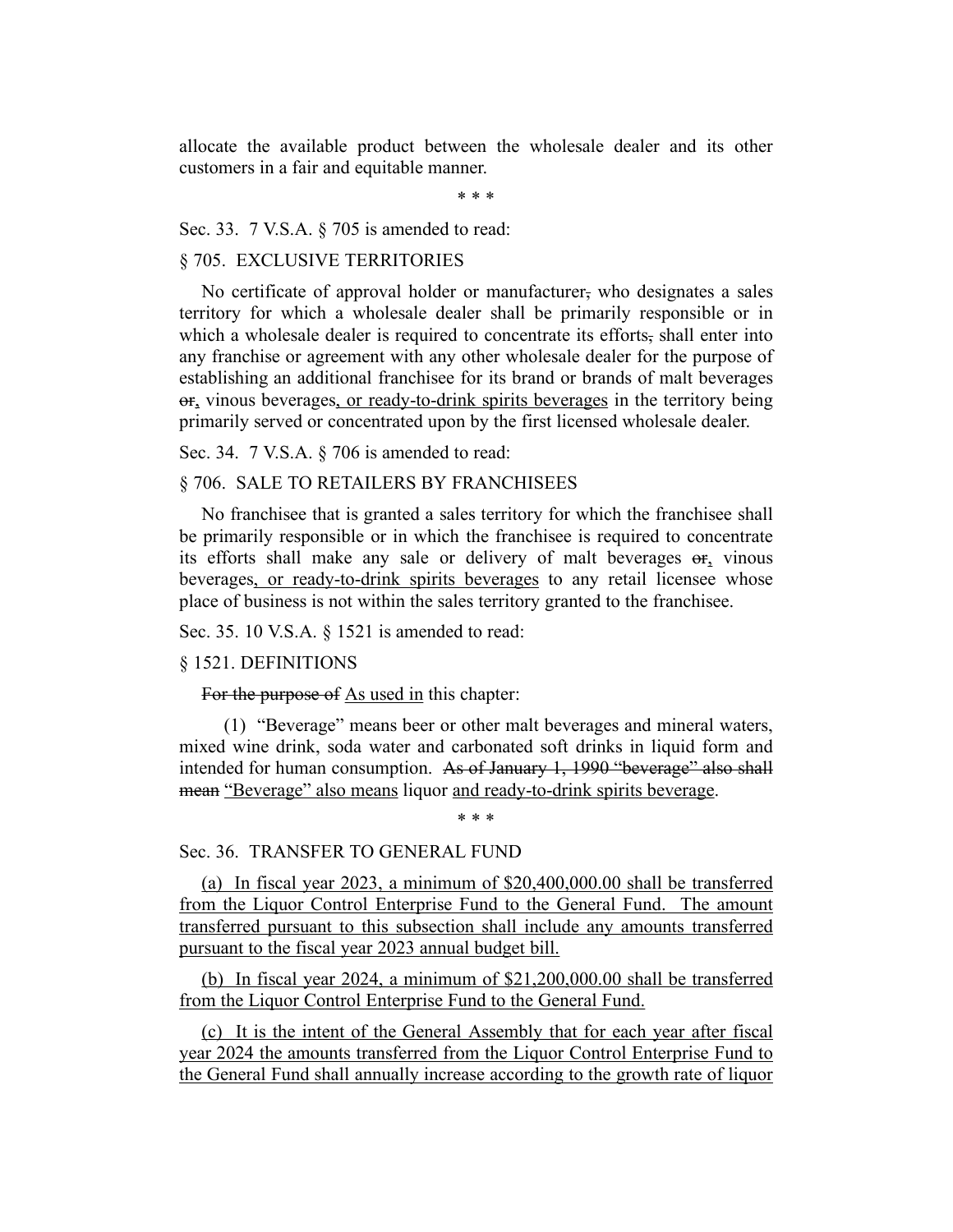tax revenues in the most recent January Consensus Revenue Forecast.

\* \* \* DLL Criminal Background Checks \* \* \*

Sec. 37. 7 V.S.A. § 215 is added to read:

# § 215. AUTHORITY FOR CRIMINAL BACKGROUND CHECKS

Subject to the approval of the Board, the Commissioner shall establish a user agreement with the Vermont Crime Information Center in accordance with 20 V.S.A. chapter 117 for the purpose of obtaining Vermont criminal history records, out-of-state criminal history records, and criminal history records from the Federal Bureau of Investigation to review applications for any liquor or tobacco license issued under this title.

Sec. 38. 31 V.S.A. § 655 is amended to read:

§ 655. DUTIES OF THE COMMISSIONER

\* \* \*

(b) The Commissioner shall:

\* \* \*

(7) Subject to the approval of the Board, establish a user agreement with the Vermont Crime Information Center in accordance with 20 V.S.A. chapter 117 for the purpose of obtaining Vermont criminal history records, out-of-state criminal history records, and criminal history records from the Federal Bureau of Investigation to review applications for any Lottery sales agent license issued under this title.

\* \* \* Appointment of One Deputy Commissioner \* \* \*

Sec. 39. 7 V.S.A. § 101 is amended to read:

# § 101. COMPOSITION OF DEPARTMENT; COMMISSIONER OF LIQUOR AND LOTTERY; BOARD OF LIQUOR AND LOTTERY

(a)(1) The Department of Liquor and Lottery, created by 3 V.S.A. § 212, shall administer the laws relating to alcoholic beverages, tobacco, and the State Lottery. It shall include the Commissioner of Liquor and Lottery and the Board of Liquor and Lottery.

\* \* \*

(3)(A) The Department of Liquor and Lottery shall be under the immediate supervision and direction of the Commissioner of Liquor and Lottery.

\* \* \*

(D) The Commissioner, with the approval of the Governor, may appoint a Deputy Commissioner of Liquor Control and Lottery to supervise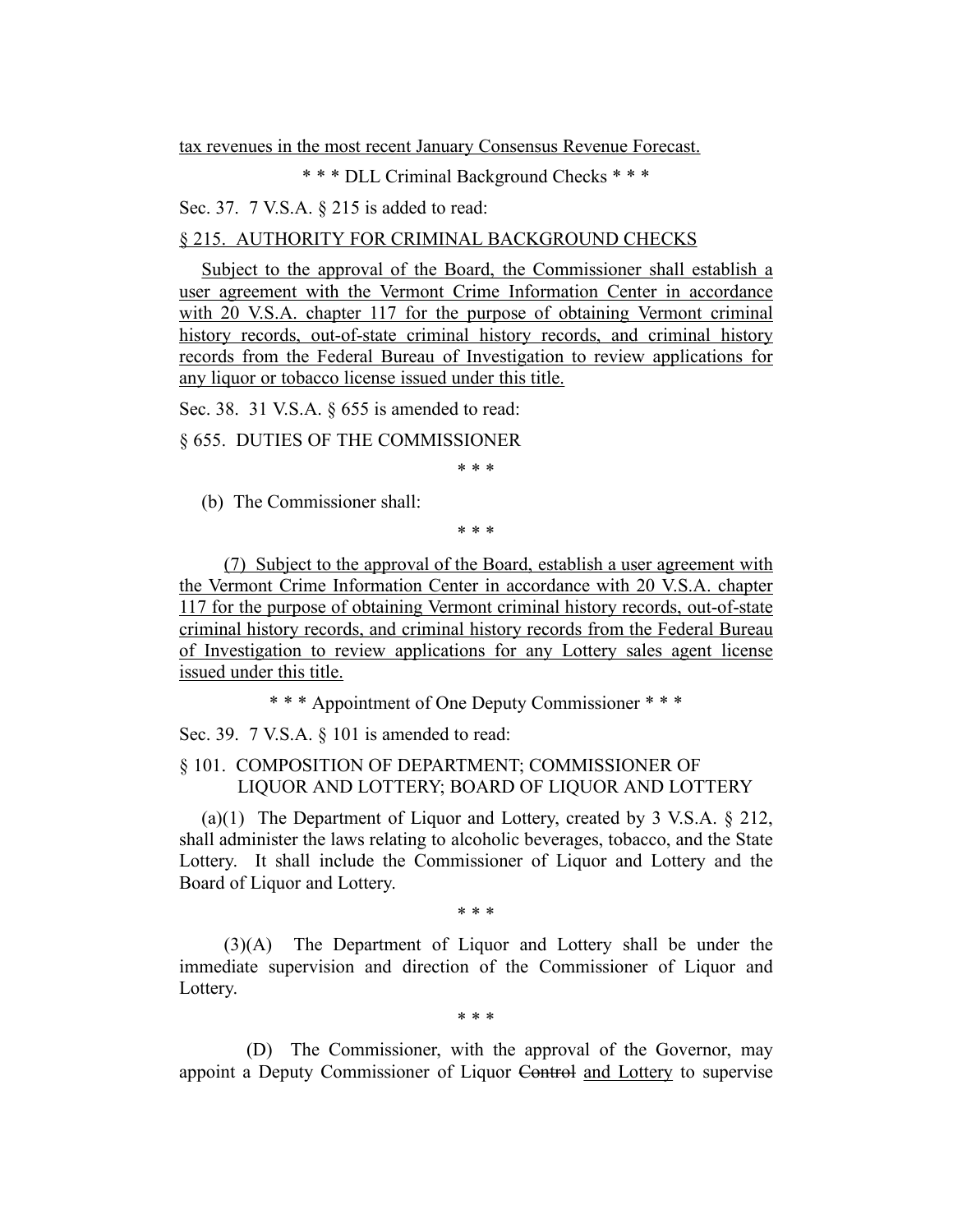and direct the Division of Liquor Control and a Deputy Commissioner of the State Lottery to supervise and direct the Division of Lottery. Both The Deputy Commissioners Commissioner shall be exempt from the classified service and shall serve at the pleasure of the Commissioner.

\* \* \*

\* \* \* Expansion of Rare Spirits Raffle \* \* \*

Sec. 40. 7 V.S.A. § 5 is amended to read:

# § 5. DIVISION OF LIQUOR CONTROL; RAFFLES FOR RIGHT TO PURCHASE RARE AND UNUSUAL PRODUCTS SPIRITS

(a) Notwithstanding any provision of 13 V.S.A. chapter 51 to the contrary, the Division of Liquor Control may conduct raffles for the right to purchase certain rare and unusual spirits and fortified wines that are acquired by the Board of Liquor and Lottery. A raffle conducted pursuant to this section shall meet the following requirements:

(1) Tickets to enter the raffle shall only be available for purchase to a member of the general public, or to a third-class licensee by and through an authorized agent, who is 21 years of age or older.

\* \* \*

\* \* \* Staggered Licenses \* \* \*

# Sec. 41. TRANSITIONAL PROVISION; STAGGERED LICENSE RENEWAL

The Department of Liquor and Lottery may extend the expiration date and stagger the issuance or renewal of permits, licenses, and certificates that are set to expire in the years 2023 and 2024. Permits, licenses, and certificates that are renewed on April 30, 2023 shall remain valid for one year or until a later renewal date designated by the Department.

Sec. 42. AGENCY OF ADMINISTRATION; STUDY AND REPORT

(a) Privatization study. On or before January 15, 2024, the Agency of Administration shall submit a written report to the House Committees on Ways and Means and on General, Housing, and Military Affairs and the Senate Committees on Economic Development, Housing and General Affairs and on Finance concerning the potential privatization of Vermont's alcoholic beverage market. The study and report shall examine the impact on State revenue, the taxation and enforcement models that could be used in a private market, and recommendations for whether the State should amend regulatory structures to implement a privatized alcoholic beverage market. The Agency of Administration shall contract with an independent third-party consultant to conduct the study required by this subsection.